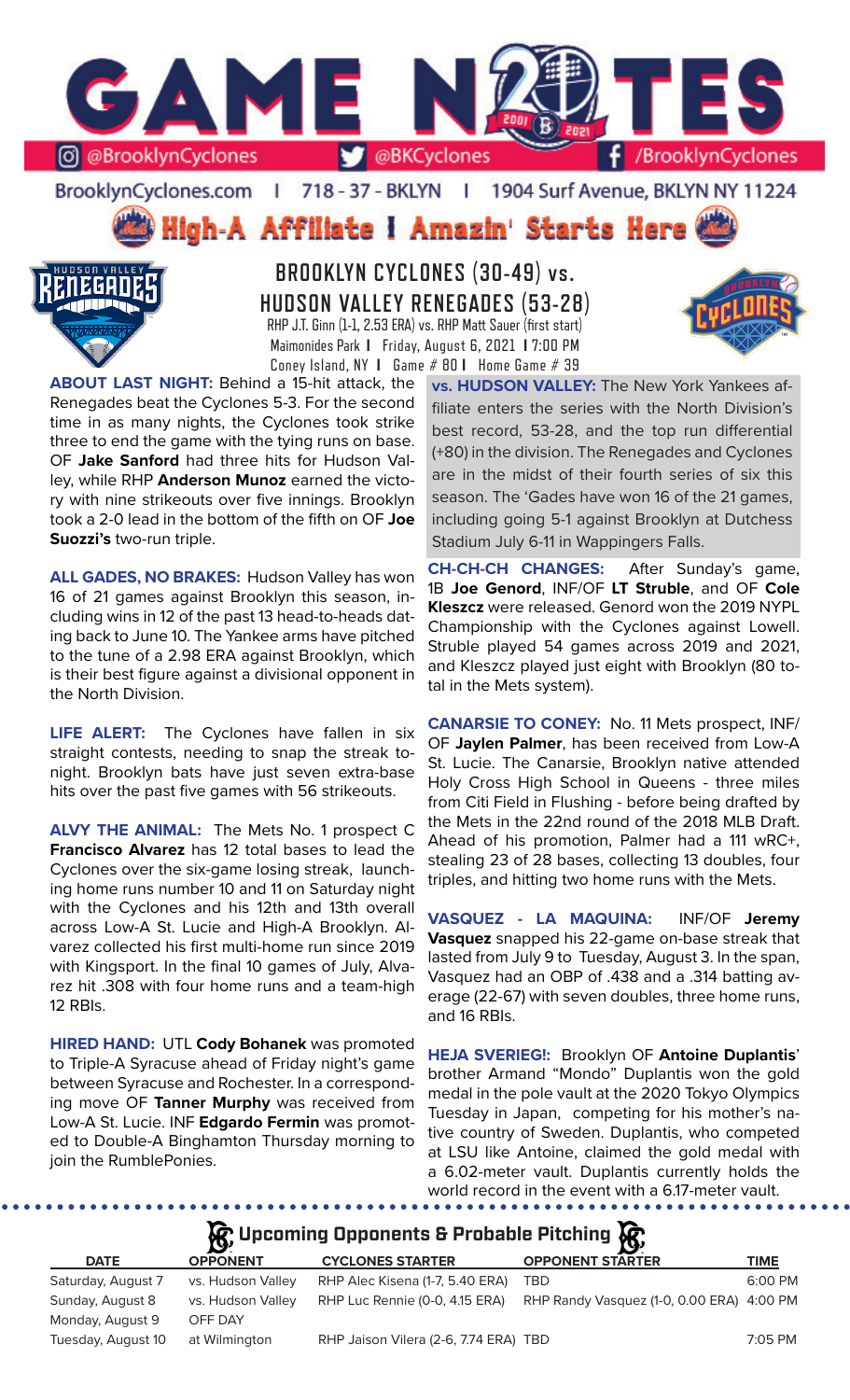

**TAKE THREE:** Ginn makes his third High-A start and first against the New York Yankees affiliate. Last time out, Ginn pitched game two of a doubleheader Friday at Jersey Shore, allowing three runs (two earned) on four hits with five strikeouts.

**BIG TIME:** Ginn ranks as the No. 6 prospect -- and the No. 2 pitching prospect -- in the New York Mets system according to *MLB Pipeline* after being drafted in the second round of the 2020 MLB Draft out of Mississippi State. Ginn signed for  $\epsilon$ \$2.9 million as a draft-elligible sophomore.

**LOW-A LIFE:** The Mississippian made eight starts with the St. Lucie Mets, striking out 35 hitters in 38 2/3 innings with a 2.56 ERA. In his final two starts, Ginn went six innings in each outing, collecting a quality start in each. In his penultimate start, against the Fort Myers Miracle, Ginn struck out 10 batters.

**BULLDOG HISTORY:** During his time at Mississippi State, Ginn was the second Bulldog to be named National Freshman of the Year by Baseball America in 2019. The other Bulldog was Rafael Palmeiro in 1983.

**STORIED UPBRINGING:** Ginn was named Gatorade Mississippi Player of the Year in high school along with USA Today All-USA Baseball PLayer of the Year, first-team All-America honors from Collegiate Baseball Newspaper and Perfect Game among other accolades.

**INJURY HISTORY:** Ginn made one start with Mississippi State on February 14, 2020 before needing Tommy John surgery on March 4. Despite the injury setback, Ginn was drafted in the second round by the Mets.

**TRY AGAIN:** Ginn turned down a chance to pitch in the Dodgers system coming out of Brandon High School. Los Angeles drafted Ginn as the 30th overall pick (first round) in 2018 but the righty did not sign.

|      | -----<br>--<br>-----     |            |     |                      |                |                |                |                |            |            |  |  |  |  |
|------|--------------------------|------------|-----|----------------------|----------------|----------------|----------------|----------------|------------|------------|--|--|--|--|
|      | High-A Brooklyn Cyclones |            |     |                      |                |                |                |                |            |            |  |  |  |  |
| DATE | <b>OPP</b>               | <b>DEC</b> | IP  | н                    | R              | ER             | BB             | ĸ              | HR         | <b>AVG</b> |  |  |  |  |
| 7/30 | $@$ JS                   | L          | 5.0 | 4                    | 3              | $\overline{2}$ | $\Omega$       | 5              | $\Omega$   | .225       |  |  |  |  |
| 7/23 | <b>WIL</b>               | W          | 5.2 | 5                    | 1              | 1              | $\Omega$       | 6              | $\Omega$   | .238       |  |  |  |  |
|      |                          |            |     | Low-A St. Lucie Mets |                |                |                |                |            |            |  |  |  |  |
| DATE | <b>OPP</b>               | <b>DEC</b> | IP  | н                    | R              | ER             | BB             | ĸ              | HR         | <b>AVG</b> |  |  |  |  |
| 7/17 | @ PMB                    |            | 6.0 | 3                    | 3              | $\overline{2}$ | $\overline{2}$ | $\overline{4}$ | $\Omega$   | .195       |  |  |  |  |
| 7/10 | <b>FTM</b>               | W          | 6.0 | 4                    | 0              | 0              | 1              | 10             | 0          | .204       |  |  |  |  |
| 7/3  | @ CLR                    | L          | 5.2 | 4                    | $\overline{2}$ | $\overline{2}$ | 1              | 4              | 1          | .207       |  |  |  |  |
| 6/26 | <b>DUN</b>               |            | 5.0 | 4                    | 3              | 3              | $\overline{2}$ | 5              | 1          | .208       |  |  |  |  |
| 6/20 | @ JUP                    | W          | 5.0 | 4                    | 3              | 3              | 1              | 4              | 0          | .204       |  |  |  |  |
| 6/15 | @ JUP                    |            | 4.0 | 1                    | 0              | $\circ$        | 0              | 5              | 0          | 194        |  |  |  |  |
| 6/9  | <b>PMB</b>               |            | 4.0 | 4                    | 1              | 1              | 1              | 2              | 1          | .261       |  |  |  |  |
| 6/3  | @FTM                     |            | 3.0 | $\overline{2}$       | 0              | 0              | $\overline{2}$ | 1              | O          | .250       |  |  |  |  |
|      |                          |            |     |                      |                |                |                |                |            |            |  |  |  |  |
|      | K%                       |            |     |                      | BB%            |                |                |                | HR/9       |            |  |  |  |  |
|      |                          |            |     |                      |                |                |                |                |            |            |  |  |  |  |
|      | 26.2%                    |            |     |                      | 0.0%           |                |                |                | 0.00       |            |  |  |  |  |
|      | <b>BABIP</b>             |            |     |                      | GB%            |                |                |                | <b>FIP</b> |            |  |  |  |  |
|      | .300                     |            |     |                      | 67.9%          |                |                |                | 1.93       |            |  |  |  |  |
|      |                          |            |     |                      |                |                |                |                |            |            |  |  |  |  |

## **GINN'S SEASON AND CAREER HIGHS**

|                              | Career                       |
|------------------------------|------------------------------|
| <b>Strikeouts</b>            | 10 (7/10/21 vs. Ft. Myers)   |
| <b>Double Digit K Games</b>  | 1 (7/10/21 vs. Ft. Myers)    |
| <b>High Hits, Game</b>       | 5 (7/23 vs. Wilmington)      |
| High HR, Game                | 1 (3x, 7/3 at Clearwater)    |
| <b>High Runs, Game</b>       | 3 (4x, 7/30 at Jersey Shore) |
| <b>High Walks, Game</b>      | 2 (3x, 7/17 at Palm Beach)   |
| <b>Innings Pitched, Game</b> | 6 (2x, 7/17 at Palm Beach)   |
| <b>Complete Games</b>        | None                         |
| <b>Shutouts</b>              | None                         |
|                              |                              |

| <b>CATCHER ERA</b> |    |     |            |      |  |  |  |  |  |  |
|--------------------|----|-----|------------|------|--|--|--|--|--|--|
| <b>NAME</b>        | G  | ER  | <b>INN</b> | ERA  |  |  |  |  |  |  |
| Alvarez            | 29 | 133 | 215        | 5.57 |  |  |  |  |  |  |
| Gaddis             | 5  | 12  | 43         | 2.51 |  |  |  |  |  |  |
| Mena               | 14 | 42  | 107        | 3.53 |  |  |  |  |  |  |
| Senger             | 9  | 44  | 81         | 4.89 |  |  |  |  |  |  |
| Uriarte            | 21 | 82  | 159.1      | 4.63 |  |  |  |  |  |  |

| CYCLONES STARTING PITCHER BREAKDOWN |                |   |                                                       |     |          |  |  |  |  |  |
|-------------------------------------|----------------|---|-------------------------------------------------------|-----|----------|--|--|--|--|--|
| <b>STARTER</b>                      |                |   | <b>GS Quality StartsRun SupportRS/Start BC Record</b> |     |          |  |  |  |  |  |
| Butto, Jose                         | 10             |   | 41                                                    | 4.1 | $4-6$    |  |  |  |  |  |
| Ginn, J.T.                          | $\overline{2}$ |   | 5                                                     | 2.5 | $1 - 1$  |  |  |  |  |  |
| Grey, Connor                        | 4              |   | 21                                                    | 5.2 | $3-1$    |  |  |  |  |  |
| Griffin, David                      | 1              | U | 8                                                     | 8.0 | $O-1$    |  |  |  |  |  |
| Kisena, Alec                        | 13             | O | 60                                                    | 4.6 | $4 - 9$  |  |  |  |  |  |
| Lasko, Justin                       | 11             | 6 | 44                                                    | 4.0 | $4 - 7$  |  |  |  |  |  |
| Opp, Cam                            | 11             |   | 32                                                    | 2.9 | $3-8$    |  |  |  |  |  |
| Parsons, Hunter                     |                |   | 5                                                     | 5.0 | $1 - 0$  |  |  |  |  |  |
| Rennie, Luc                         | フ              | O | 8                                                     | 4.0 | $1 - 1$  |  |  |  |  |  |
| Rojas, Oscar                        | 4              | O | 21                                                    | 5.3 | $1 - 3$  |  |  |  |  |  |
| Vilera, Jaison                      | 14             | U | 64                                                    | 4.6 | $4 - 10$ |  |  |  |  |  |
| Walker, Josh                        | 4              |   | 27                                                    | 6.8 | $3-1$    |  |  |  |  |  |
| 15 A I/MAI AI AI                    |                |   |                                                       |     |          |  |  |  |  |  |

|                  | <b>BROOKLYN CYCLONES PITCHING BREAKDOWN</b> |  |  |  |  |  |  |  |  |                           |                                                             |                                                       |         |      |  |  |  |                |
|------------------|---------------------------------------------|--|--|--|--|--|--|--|--|---------------------------|-------------------------------------------------------------|-------------------------------------------------------|---------|------|--|--|--|----------------|
|                  | W-L                                         |  |  |  |  |  |  |  |  | ERA IP H R ER BB K HR AVG |                                                             |                                                       | W-L ERA | IPHR |  |  |  | ER BB K HR AVG |
| <b>STARTERS</b>  |                                             |  |  |  |  |  |  |  |  |                           | 14-34  4.95  365.2  358  227  201  125  375  54  .253  HOME | 17-21 3.78 336.0 276 162 131 143 353 25 .223          |         |      |  |  |  |                |
| <b>RELIEVERS</b> | 16-15 3.82 299.1 246 155 127 167 334 19     |  |  |  |  |  |  |  |  |                           | .223 ROAD                                                   | 13-28  5.12  329.0  328  220  187  149  356  48  .256 |         |      |  |  |  |                |
| <b>TOTAL</b>     |                                             |  |  |  |  |  |  |  |  |                           | 30-49 4.37 665.0604 382 323 292 709 73 .240 TOTAL           | 30-49 4.37 665.0604 382 323 292 709 73 .240           |         |      |  |  |  |                |

## **BULLPEN NOTES**

-RHP Brian Metoyer leads the team with a 2.63 FIP, a 0.93 WHIP, a 35.4% strikeout rate, and a .220 BABIP. -RHP Bryce Montes de Oca has the second-highest K% on the squad 29.8%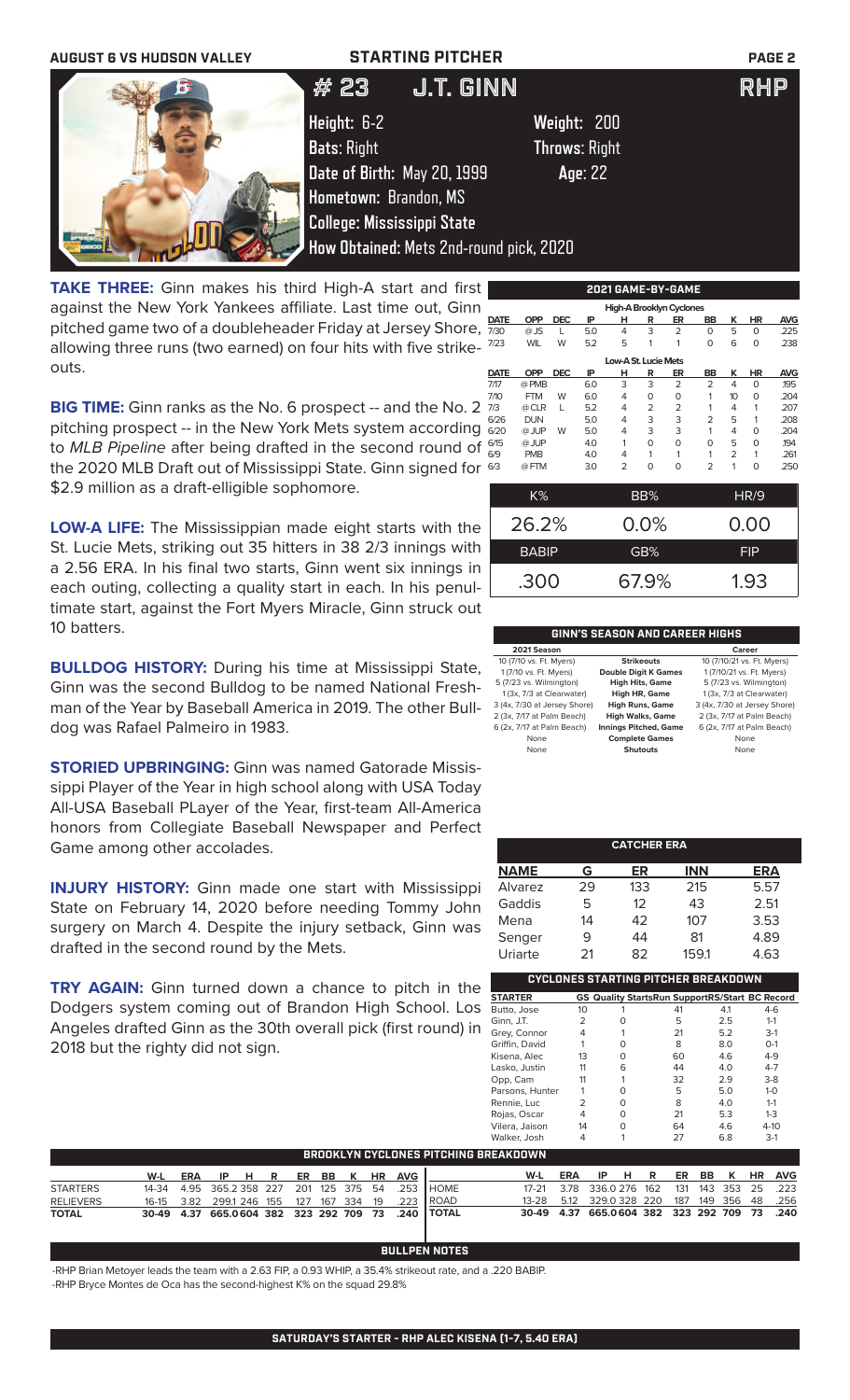| #30 FRANCISCO ALVAREZ - C<br>.225, 11 HR, 34 RBI, .403 wOBA, wRC+ 145<br>Last Game: 0-3, BB, K<br>Season High, Hits: 3 (6/6 at JS)<br>Home: 13-86 (.151)<br>Last HR: 7/31 at Jersey Shore<br>Multi-Hit Games: 9 (7/31 at Jersey Shore)<br><b>RISP: 13-52 (.250)</b><br><b>Road:</b> 26-87 (.300)<br>Season High, Runs: 3 (3x, 7/6 at HV)<br>vs. HV: 4-32 (.125)<br>Multi-RBI Games: 10 (8/1 at Jersey Shore)<br>Season High, RBI: 4 (6/6 at JS)<br>Streak:<br><b>Season High, SB:</b> 1 (2x, 7/22 vs. WIL)<br>· Enters his fourth year in the Mets organizationCalled up from Low-A St. Lucie on Monday, May 2419 years old, turning 20 on November 19<br>• Ranks as the No. 1 prospect in the Mets system according to both MLB Pipeline and Baseball AmericaRanked as No. 4 catching prospect in baseball and the<br>No. 38 prospect in the game according to MLB Pipeline<br>· Hit .417 (20-48) with five doubles, two home runs, and 12 RBIs in 15 games with St. LucieStruck out seven times and walked 15went 2-for-4 in stolen bases<br>• Non-roster invitee to Mets Spring TrainingSigned with NYM as NDFA on July 2, 2018<br>ZACH ASHFORD - OF<br>.227, 1 HR, 13 RBI, .323 wOBA, wRC+ 94<br>#9<br>Last Game: PH: 0-1, K<br>Home: 15-70 (.214)<br>Last HR: 5/23 vs. Hudson Valley<br>Season High, Hits: 2 (5x, 7/27 at JS)<br><b>RISP: 12-39 (.308)</b><br>Multi-Hit Games: 5 (7/27 at Jersey Shore)<br>Season High, Runs: 2 (6/6 at JS)<br><b>Road:</b> 15-62 (.242)<br>Streak:<br>vs. HV: 9-41 (.220)<br>Multi-RBI Games: 3 (7/24 vs. Wilmington)<br><b>Season High, RBI: 2 (3x, 7/24 vs. WIL)</b><br><b>Season High, SB:</b> 1 (3x, 7/7 at HV)<br>Enters his third year in the Mets organizationCalled up from Low-A St. Lucie on Saturday, May 22 •<br>Hit .340 (17-50) in 14 games with the St. Lucie Mets in 2021, collecting three doubles and six walks with a stolen base<br>• Spent his first few games as a pro with Brooklyn in 2019, hitting .136 in 16 games before being sent to the GCL Mets (37 G, .295/2/23/.413)<br>• Drafted by the Mets out of Fresno State in the 6th round of the 2019 MLB Draft<br><b>ANTOINE DUPLANTIS - OF</b><br>.267, 5 HR, 22 RBI, .322 wOBA, wRC+ 98<br>#8<br>Season High, Hits: 4 (2x, 7/22 vs. WIL)<br>Last Game: 0-4, K<br>Home: 28-126 (.222)<br>Last HR: 7/22 vs. Wilmington<br>RISP: 14-56 (.250)<br><b>Road: 49-158 (.310)</b><br>Multi-Hit Games: 21 (8/1 at Jersey Shore)<br>Season High, Runs: 4 (5/16 at Greenville)<br>vs. HV: 15-71 (.211)<br>Multi-RBI Games: 4 (7/22 vs. Wilmington)<br>Season High, RBI: 3 (2x, 7/22 vs. WIL)<br>Streak:<br>Season High, SB: 1 (3x, 7/2 at Aberdeen)<br>· Enters his third year in the Mets organization  Spent his draft year with Brooklyn and scored the game-winning run against Lowell in the 2019 NYPL Championship<br>• Recorded eight outfield assists in 47 games to lead Brooklyn in 2019<br>• Finished his LSU career with 359 hits, most in school history and second-most in SEC history behind fellow Mets MiLB outfielder Jake Mangum (383 hits)Never<br>finished a season at LSU hitting lower than .316<br>• Mets 12th round pick, 2019Also drafted in the 19th round by Cleveland in 2018Brother Armond, holds the world record in the pole vault with a height of 6.18m.<br><b>NIC GADDIS - C/3B</b><br>#7<br>.154, 1 HR, 3 RBI, .401 wOBA, wRC+ 135<br>Season High, Hits: 1 (7/24 vs. Wilmington)<br>Last Game: DNP<br><b>Home: 1-8</b><br><b>Last HR:</b> 7/24 vs. Wilmington<br><b>RISP:</b> $2-7$ (.286)<br><b>Road: 0-5</b><br><b>Multi-Hit Games:</b><br>Season High, Runs: 1 (7/24 vs. Wilmington)<br>vs. HV: 0-2<br>Multi-RBI Games: 1 (7/24 vs. Wilmington)<br>Season High, RBI: 2 (7/24 vs. Wilmington)<br>Streak:<br>Season High, SB:<br>• Enters his third year in the Mets organizationReceived from Low-A St. Lucie on Saturday, July 17 when C Juan Uriarte was placed on the temp. inactive list<br>. Hit .250 (20-80) with a .421 OBP in 25 games with St. Lucie, hitting three home runs (a career-high) from his two in 2019.<br>• Returns to Coney Island where he was a member of the 2019 Cyclones for 15 games before being transferred to the GCL Mets.<br>• Hit a combined .192 across 40 games in 2019 with Brooklyn and the GCL Mets<br>• Drafted by the Mets in the 16th round of the 2019 MLB Draft out of Jacksonville StateHails from Trenton, GA.<br><b>LUIS GONZALEZ - INF</b><br>.266, 3 HR, 8 RBI, .304 w0BA, wRC+ 86<br>10<br>Season High, Hits: 4 (7/22 vs. Wilmington)<br>Last Game: 0-4. K<br>Last HR: 7/27 at Jersey Shore<br>Home: 12-42 (.286)<br>Multi-Hit Games: 6 (8/1 at Jersey Shore)<br>Road: 13-52 (.250)<br><b>RISP:</b> 4-21 (.190)<br>Season High, Runs: 3 (2x 7/22 vs. WIL)<br>vs. HV: 4-24 (.167)<br>Multi-RBI Games: 2 (7/27 at Jersey Shore)<br><b>Season High, RBI:</b> 2 (2x, 7/27 at JS)<br>Streak:<br><b>Season High, SB: 1 (7/22 vs. WIL)</b><br>• Enters his first season in the Mets organization, signing a minor league deal with New York on May 30, 2021.<br>• Played three games with Low-A St. Lucie, going 3-12 with a double<br>• Spent seven seasons in the Cincinnati farm system, reaching as high as Triple-A Louisville in 2019.<br>• Career .253 hitter in 587 games and 2.151 at-bats with Cincinnati and New York farm systems.<br>• Signed with the Reds in September of 2012.<br><b>RONNY MAURICIO - INF</b><br>.241, 14 HR, 43 RBI, .311 wOBA, wRC+ 91<br>2<br>Last Game: 0-3, R, BB<br>Season High, Hits: 3 (4x, 6/17 at Wilmington)<br>Home: 23-123 (.187)<br>Last HR: 7/30 at Jersey Shore - G1<br><b>RISP:</b> 16-68 (.235)<br><b>Road:</b> 46-156 (.295)<br>Multi-Hit Games: 18 (7/30 at Jersey Shore - G1) Season High, Runs: 3 (7/27 at Jersey Shore)<br>Multi-RBI Games: 12 (7/27 at Jersey Shore)<br>Season High, RBI: 4 (2x, 5/16 at Greeville)<br>vs. HV: 9-71 (.127)<br><b>Streak:</b><br><b>Season High, SB: 2 (6/27 vs. JS)</b><br>• Enters his fifth year in the Mets organizationRated as the No. 2 prospect in the Mets system and the No. 58 prospect in baseball according to MLB Pipeline<br>• Non-roster invitee to Spring Training for the third consecutive seasonSpent 2020 at the Mets Alternate Site and had one at-bat with the Tigres del Licey in the<br>Dominican Winter League<br>• Named a South Atlantic League mid-season All-Star with Columbia (A) in 2019<br>• Won the 2018 GCL Mets Sterling Award, given to the team's most valuable playerSigned with the Mets as a 16-year-old on July 2, 2017.<br><b>JOSE MENA - C</b><br>.161, 1 HR, 4 RBI, .213 WOBA, WRC+ 29<br># 16<br>Last Game: DNP<br><b>Home: 2-26</b><br>Last HR:<br>Season High, Hits: 3 (6/20 at Wilmington)<br>RISP: 3-18 (.167)<br><b>Road: 6-28</b><br>Multi-Hit Games: 1 (6/20 at Wilmington)<br>Season High, Runs: 2 (6/30 at ABD G2)<br>Streak:<br>vs. HV: 0-12<br><b>Multi-RBI Games:</b><br><b>Season High, RBI:</b> 1 (4x, 6/23 vs. JS)<br>Season High, SB:<br>• Enters his sixth year in the Mets organization<br>• Won a 2019 NYPL Championship with Brooklyn, posting his best offensive season as a professional, posting career highs in batting average, hits, home runs,<br>RBIs, and runs<br>• Has caught 81% of would-be base stealers (51 of 81) in his previous four seasons in the system.<br>• Signed with the Mets on June 22, 2016 as international free agent.<br><b>TANNER MURPHY - OF</b><br>.000, 0 HR, 0 RBI, .000 w0BA, wRC+ 0<br>#<br><b>Season High, Hits:</b><br><b>Last Game:</b><br>Home:<br>Last HR:<br><b>RISP:</b><br>Road:<br><b>Multi-Hit Games:</b><br><b>Season High, Runs:</b><br>vs. HV:<br><b>Multi-RBI Games:</b><br>Season High, RBI:<br>Streak:<br>Season High, SB:<br>Enters his third year in the Mets organizationpromoted from Low-A St. Lucie on Friday, August 6<br>• Played 25 games (four with FCL Mets) and 21 with Low-A St. Lucie, hitting a combined 195 with a .316 OBP, hitting three home runs and driving in 14 runs<br>• Spent his first professional season with the Rookie-level Kingsport Mets in the Appalachian League, hitting, 201 in 40 games<br>• Drafted by the Mets in the 18th round of the 2019 MLB Draft out of the University of North FloridaBorn and raised in Memphis, TN. | <b>AUGUST 6 VS HUDSON VALLEY</b> | <b>BATTING PAGES</b> | PAGE <sub>3</sub> |
|-------------------------------------------------------------------------------------------------------------------------------------------------------------------------------------------------------------------------------------------------------------------------------------------------------------------------------------------------------------------------------------------------------------------------------------------------------------------------------------------------------------------------------------------------------------------------------------------------------------------------------------------------------------------------------------------------------------------------------------------------------------------------------------------------------------------------------------------------------------------------------------------------------------------------------------------------------------------------------------------------------------------------------------------------------------------------------------------------------------------------------------------------------------------------------------------------------------------------------------------------------------------------------------------------------------------------------------------------------------------------------------------------------------------------------------------------------------------------------------------------------------------------------------------------------------------------------------------------------------------------------------------------------------------------------------------------------------------------------------------------------------------------------------------------------------------------------------------------------------------------------------------------------------------------------------------------------------------------------------------------------------------------------------------------------------------------------------------------------------------------------------------------------------------------------------------------------------------------------------------------------------------------------------------------------------------------------------------------------------------------------------------------------------------------------------------------------------------------------------------------------------------------------------------------------------------------------------------------------------------------------------------------------------------------------------------------------------------------------------------------------------------------------------------------------------------------------------------------------------------------------------------------------------------------------------------------------------------------------------------------------------------------------------------------------------------------------------------------------------------------------------------------------------------------------------------------------------------------------------------------------------------------------------------------------------------------------------------------------------------------------------------------------------------------------------------------------------------------------------------------------------------------------------------------------------------------------------------------------------------------------------------------------------------------------------------------------------------------------------------------------------------------------------------------------------------------------------------------------------------------------------------------------------------------------------------------------------------------------------------------------------------------------------------------------------------------------------------------------------------------------------------------------------------------------------------------------------------------------------------------------------------------------------------------------------------------------------------------------------------------------------------------------------------------------------------------------------------------------------------------------------------------------------------------------------------------------------------------------------------------------------------------------------------------------------------------------------------------------------------------------------------------------------------------------------------------------------------------------------------------------------------------------------------------------------------------------------------------------------------------------------------------------------------------------------------------------------------------------------------------------------------------------------------------------------------------------------------------------------------------------------------------------------------------------------------------------------------------------------------------------------------------------------------------------------------------------------------------------------------------------------------------------------------------------------------------------------------------------------------------------------------------------------------------------------------------------------------------------------------------------------------------------------------------------------------------------------------------------------------------------------------------------------------------------------------------------------------------------------------------------------------------------------------------------------------------------------------------------------------------------------------------------------------------------------------------------------------------------------------------------------------------------------------------------------------------------------------------------------------------------------------------------------------------------------------------------------------------------------------------------------------------------------------------------------------------------------------------------------------------------------------------------------------------------------------------------------------------------------------------------------------------------------------------------------------------------------------------------------------------------------------------------------------------------------------------------------------------------------------------------------------------------------------------------------------------------------------------------------------------------------------------------------------------------------------------------------------------------------------------------------------------------------------------------------------------------------------------------------------------------------------------------------------------------------------------------------------------------------------------------------------------------------------------------------------------------------------------------------------------------------------------------------------------------------------------------------------------------------------------------------------------------------------------------------------------------------------------------------------------------------------------------------------------------------------------------------------------------------------------------------------------------------------------------------------------------------------------------------------------------------------------------------------------------------------------------------------------------------------------------------------------------|----------------------------------|----------------------|-------------------|
|                                                                                                                                                                                                                                                                                                                                                                                                                                                                                                                                                                                                                                                                                                                                                                                                                                                                                                                                                                                                                                                                                                                                                                                                                                                                                                                                                                                                                                                                                                                                                                                                                                                                                                                                                                                                                                                                                                                                                                                                                                                                                                                                                                                                                                                                                                                                                                                                                                                                                                                                                                                                                                                                                                                                                                                                                                                                                                                                                                                                                                                                                                                                                                                                                                                                                                                                                                                                                                                                                                                                                                                                                                                                                                                                                                                                                                                                                                                                                                                                                                                                                                                                                                                                                                                                                                                                                                                                                                                                                                                                                                                                                                                                                                                                                                                                                                                                                                                                                                                                                                                                                                                                                                                                                                                                                                                                                                                                                                                                                                                                                                                                                                                                                                                                                                                                                                                                                                                                                                                                                                                                                                                                                                                                                                                                                                                                                                                                                                                                                                                                                                                                                                                                                                                                                                                                                                                                                                                                                                                                                                                                                                                                                                                                                                                                                                                                                                                                                                                                                                                                                                                                                                                                                                                                                                                                                                                                                                                                                                                                                                                                                                                                                                                                                                                                               |                                  |                      |                   |
|                                                                                                                                                                                                                                                                                                                                                                                                                                                                                                                                                                                                                                                                                                                                                                                                                                                                                                                                                                                                                                                                                                                                                                                                                                                                                                                                                                                                                                                                                                                                                                                                                                                                                                                                                                                                                                                                                                                                                                                                                                                                                                                                                                                                                                                                                                                                                                                                                                                                                                                                                                                                                                                                                                                                                                                                                                                                                                                                                                                                                                                                                                                                                                                                                                                                                                                                                                                                                                                                                                                                                                                                                                                                                                                                                                                                                                                                                                                                                                                                                                                                                                                                                                                                                                                                                                                                                                                                                                                                                                                                                                                                                                                                                                                                                                                                                                                                                                                                                                                                                                                                                                                                                                                                                                                                                                                                                                                                                                                                                                                                                                                                                                                                                                                                                                                                                                                                                                                                                                                                                                                                                                                                                                                                                                                                                                                                                                                                                                                                                                                                                                                                                                                                                                                                                                                                                                                                                                                                                                                                                                                                                                                                                                                                                                                                                                                                                                                                                                                                                                                                                                                                                                                                                                                                                                                                                                                                                                                                                                                                                                                                                                                                                                                                                                                                               |                                  |                      |                   |
|                                                                                                                                                                                                                                                                                                                                                                                                                                                                                                                                                                                                                                                                                                                                                                                                                                                                                                                                                                                                                                                                                                                                                                                                                                                                                                                                                                                                                                                                                                                                                                                                                                                                                                                                                                                                                                                                                                                                                                                                                                                                                                                                                                                                                                                                                                                                                                                                                                                                                                                                                                                                                                                                                                                                                                                                                                                                                                                                                                                                                                                                                                                                                                                                                                                                                                                                                                                                                                                                                                                                                                                                                                                                                                                                                                                                                                                                                                                                                                                                                                                                                                                                                                                                                                                                                                                                                                                                                                                                                                                                                                                                                                                                                                                                                                                                                                                                                                                                                                                                                                                                                                                                                                                                                                                                                                                                                                                                                                                                                                                                                                                                                                                                                                                                                                                                                                                                                                                                                                                                                                                                                                                                                                                                                                                                                                                                                                                                                                                                                                                                                                                                                                                                                                                                                                                                                                                                                                                                                                                                                                                                                                                                                                                                                                                                                                                                                                                                                                                                                                                                                                                                                                                                                                                                                                                                                                                                                                                                                                                                                                                                                                                                                                                                                                                                               |                                  |                      |                   |
|                                                                                                                                                                                                                                                                                                                                                                                                                                                                                                                                                                                                                                                                                                                                                                                                                                                                                                                                                                                                                                                                                                                                                                                                                                                                                                                                                                                                                                                                                                                                                                                                                                                                                                                                                                                                                                                                                                                                                                                                                                                                                                                                                                                                                                                                                                                                                                                                                                                                                                                                                                                                                                                                                                                                                                                                                                                                                                                                                                                                                                                                                                                                                                                                                                                                                                                                                                                                                                                                                                                                                                                                                                                                                                                                                                                                                                                                                                                                                                                                                                                                                                                                                                                                                                                                                                                                                                                                                                                                                                                                                                                                                                                                                                                                                                                                                                                                                                                                                                                                                                                                                                                                                                                                                                                                                                                                                                                                                                                                                                                                                                                                                                                                                                                                                                                                                                                                                                                                                                                                                                                                                                                                                                                                                                                                                                                                                                                                                                                                                                                                                                                                                                                                                                                                                                                                                                                                                                                                                                                                                                                                                                                                                                                                                                                                                                                                                                                                                                                                                                                                                                                                                                                                                                                                                                                                                                                                                                                                                                                                                                                                                                                                                                                                                                                                               |                                  |                      |                   |
|                                                                                                                                                                                                                                                                                                                                                                                                                                                                                                                                                                                                                                                                                                                                                                                                                                                                                                                                                                                                                                                                                                                                                                                                                                                                                                                                                                                                                                                                                                                                                                                                                                                                                                                                                                                                                                                                                                                                                                                                                                                                                                                                                                                                                                                                                                                                                                                                                                                                                                                                                                                                                                                                                                                                                                                                                                                                                                                                                                                                                                                                                                                                                                                                                                                                                                                                                                                                                                                                                                                                                                                                                                                                                                                                                                                                                                                                                                                                                                                                                                                                                                                                                                                                                                                                                                                                                                                                                                                                                                                                                                                                                                                                                                                                                                                                                                                                                                                                                                                                                                                                                                                                                                                                                                                                                                                                                                                                                                                                                                                                                                                                                                                                                                                                                                                                                                                                                                                                                                                                                                                                                                                                                                                                                                                                                                                                                                                                                                                                                                                                                                                                                                                                                                                                                                                                                                                                                                                                                                                                                                                                                                                                                                                                                                                                                                                                                                                                                                                                                                                                                                                                                                                                                                                                                                                                                                                                                                                                                                                                                                                                                                                                                                                                                                                                               |                                  |                      |                   |
|                                                                                                                                                                                                                                                                                                                                                                                                                                                                                                                                                                                                                                                                                                                                                                                                                                                                                                                                                                                                                                                                                                                                                                                                                                                                                                                                                                                                                                                                                                                                                                                                                                                                                                                                                                                                                                                                                                                                                                                                                                                                                                                                                                                                                                                                                                                                                                                                                                                                                                                                                                                                                                                                                                                                                                                                                                                                                                                                                                                                                                                                                                                                                                                                                                                                                                                                                                                                                                                                                                                                                                                                                                                                                                                                                                                                                                                                                                                                                                                                                                                                                                                                                                                                                                                                                                                                                                                                                                                                                                                                                                                                                                                                                                                                                                                                                                                                                                                                                                                                                                                                                                                                                                                                                                                                                                                                                                                                                                                                                                                                                                                                                                                                                                                                                                                                                                                                                                                                                                                                                                                                                                                                                                                                                                                                                                                                                                                                                                                                                                                                                                                                                                                                                                                                                                                                                                                                                                                                                                                                                                                                                                                                                                                                                                                                                                                                                                                                                                                                                                                                                                                                                                                                                                                                                                                                                                                                                                                                                                                                                                                                                                                                                                                                                                                                               |                                  |                      |                   |
|                                                                                                                                                                                                                                                                                                                                                                                                                                                                                                                                                                                                                                                                                                                                                                                                                                                                                                                                                                                                                                                                                                                                                                                                                                                                                                                                                                                                                                                                                                                                                                                                                                                                                                                                                                                                                                                                                                                                                                                                                                                                                                                                                                                                                                                                                                                                                                                                                                                                                                                                                                                                                                                                                                                                                                                                                                                                                                                                                                                                                                                                                                                                                                                                                                                                                                                                                                                                                                                                                                                                                                                                                                                                                                                                                                                                                                                                                                                                                                                                                                                                                                                                                                                                                                                                                                                                                                                                                                                                                                                                                                                                                                                                                                                                                                                                                                                                                                                                                                                                                                                                                                                                                                                                                                                                                                                                                                                                                                                                                                                                                                                                                                                                                                                                                                                                                                                                                                                                                                                                                                                                                                                                                                                                                                                                                                                                                                                                                                                                                                                                                                                                                                                                                                                                                                                                                                                                                                                                                                                                                                                                                                                                                                                                                                                                                                                                                                                                                                                                                                                                                                                                                                                                                                                                                                                                                                                                                                                                                                                                                                                                                                                                                                                                                                                                               |                                  |                      |                   |
|                                                                                                                                                                                                                                                                                                                                                                                                                                                                                                                                                                                                                                                                                                                                                                                                                                                                                                                                                                                                                                                                                                                                                                                                                                                                                                                                                                                                                                                                                                                                                                                                                                                                                                                                                                                                                                                                                                                                                                                                                                                                                                                                                                                                                                                                                                                                                                                                                                                                                                                                                                                                                                                                                                                                                                                                                                                                                                                                                                                                                                                                                                                                                                                                                                                                                                                                                                                                                                                                                                                                                                                                                                                                                                                                                                                                                                                                                                                                                                                                                                                                                                                                                                                                                                                                                                                                                                                                                                                                                                                                                                                                                                                                                                                                                                                                                                                                                                                                                                                                                                                                                                                                                                                                                                                                                                                                                                                                                                                                                                                                                                                                                                                                                                                                                                                                                                                                                                                                                                                                                                                                                                                                                                                                                                                                                                                                                                                                                                                                                                                                                                                                                                                                                                                                                                                                                                                                                                                                                                                                                                                                                                                                                                                                                                                                                                                                                                                                                                                                                                                                                                                                                                                                                                                                                                                                                                                                                                                                                                                                                                                                                                                                                                                                                                                                               |                                  |                      |                   |
|                                                                                                                                                                                                                                                                                                                                                                                                                                                                                                                                                                                                                                                                                                                                                                                                                                                                                                                                                                                                                                                                                                                                                                                                                                                                                                                                                                                                                                                                                                                                                                                                                                                                                                                                                                                                                                                                                                                                                                                                                                                                                                                                                                                                                                                                                                                                                                                                                                                                                                                                                                                                                                                                                                                                                                                                                                                                                                                                                                                                                                                                                                                                                                                                                                                                                                                                                                                                                                                                                                                                                                                                                                                                                                                                                                                                                                                                                                                                                                                                                                                                                                                                                                                                                                                                                                                                                                                                                                                                                                                                                                                                                                                                                                                                                                                                                                                                                                                                                                                                                                                                                                                                                                                                                                                                                                                                                                                                                                                                                                                                                                                                                                                                                                                                                                                                                                                                                                                                                                                                                                                                                                                                                                                                                                                                                                                                                                                                                                                                                                                                                                                                                                                                                                                                                                                                                                                                                                                                                                                                                                                                                                                                                                                                                                                                                                                                                                                                                                                                                                                                                                                                                                                                                                                                                                                                                                                                                                                                                                                                                                                                                                                                                                                                                                                                               |                                  |                      |                   |
|                                                                                                                                                                                                                                                                                                                                                                                                                                                                                                                                                                                                                                                                                                                                                                                                                                                                                                                                                                                                                                                                                                                                                                                                                                                                                                                                                                                                                                                                                                                                                                                                                                                                                                                                                                                                                                                                                                                                                                                                                                                                                                                                                                                                                                                                                                                                                                                                                                                                                                                                                                                                                                                                                                                                                                                                                                                                                                                                                                                                                                                                                                                                                                                                                                                                                                                                                                                                                                                                                                                                                                                                                                                                                                                                                                                                                                                                                                                                                                                                                                                                                                                                                                                                                                                                                                                                                                                                                                                                                                                                                                                                                                                                                                                                                                                                                                                                                                                                                                                                                                                                                                                                                                                                                                                                                                                                                                                                                                                                                                                                                                                                                                                                                                                                                                                                                                                                                                                                                                                                                                                                                                                                                                                                                                                                                                                                                                                                                                                                                                                                                                                                                                                                                                                                                                                                                                                                                                                                                                                                                                                                                                                                                                                                                                                                                                                                                                                                                                                                                                                                                                                                                                                                                                                                                                                                                                                                                                                                                                                                                                                                                                                                                                                                                                                                               |                                  |                      |                   |
|                                                                                                                                                                                                                                                                                                                                                                                                                                                                                                                                                                                                                                                                                                                                                                                                                                                                                                                                                                                                                                                                                                                                                                                                                                                                                                                                                                                                                                                                                                                                                                                                                                                                                                                                                                                                                                                                                                                                                                                                                                                                                                                                                                                                                                                                                                                                                                                                                                                                                                                                                                                                                                                                                                                                                                                                                                                                                                                                                                                                                                                                                                                                                                                                                                                                                                                                                                                                                                                                                                                                                                                                                                                                                                                                                                                                                                                                                                                                                                                                                                                                                                                                                                                                                                                                                                                                                                                                                                                                                                                                                                                                                                                                                                                                                                                                                                                                                                                                                                                                                                                                                                                                                                                                                                                                                                                                                                                                                                                                                                                                                                                                                                                                                                                                                                                                                                                                                                                                                                                                                                                                                                                                                                                                                                                                                                                                                                                                                                                                                                                                                                                                                                                                                                                                                                                                                                                                                                                                                                                                                                                                                                                                                                                                                                                                                                                                                                                                                                                                                                                                                                                                                                                                                                                                                                                                                                                                                                                                                                                                                                                                                                                                                                                                                                                                               |                                  |                      |                   |
|                                                                                                                                                                                                                                                                                                                                                                                                                                                                                                                                                                                                                                                                                                                                                                                                                                                                                                                                                                                                                                                                                                                                                                                                                                                                                                                                                                                                                                                                                                                                                                                                                                                                                                                                                                                                                                                                                                                                                                                                                                                                                                                                                                                                                                                                                                                                                                                                                                                                                                                                                                                                                                                                                                                                                                                                                                                                                                                                                                                                                                                                                                                                                                                                                                                                                                                                                                                                                                                                                                                                                                                                                                                                                                                                                                                                                                                                                                                                                                                                                                                                                                                                                                                                                                                                                                                                                                                                                                                                                                                                                                                                                                                                                                                                                                                                                                                                                                                                                                                                                                                                                                                                                                                                                                                                                                                                                                                                                                                                                                                                                                                                                                                                                                                                                                                                                                                                                                                                                                                                                                                                                                                                                                                                                                                                                                                                                                                                                                                                                                                                                                                                                                                                                                                                                                                                                                                                                                                                                                                                                                                                                                                                                                                                                                                                                                                                                                                                                                                                                                                                                                                                                                                                                                                                                                                                                                                                                                                                                                                                                                                                                                                                                                                                                                                                               |                                  |                      |                   |
|                                                                                                                                                                                                                                                                                                                                                                                                                                                                                                                                                                                                                                                                                                                                                                                                                                                                                                                                                                                                                                                                                                                                                                                                                                                                                                                                                                                                                                                                                                                                                                                                                                                                                                                                                                                                                                                                                                                                                                                                                                                                                                                                                                                                                                                                                                                                                                                                                                                                                                                                                                                                                                                                                                                                                                                                                                                                                                                                                                                                                                                                                                                                                                                                                                                                                                                                                                                                                                                                                                                                                                                                                                                                                                                                                                                                                                                                                                                                                                                                                                                                                                                                                                                                                                                                                                                                                                                                                                                                                                                                                                                                                                                                                                                                                                                                                                                                                                                                                                                                                                                                                                                                                                                                                                                                                                                                                                                                                                                                                                                                                                                                                                                                                                                                                                                                                                                                                                                                                                                                                                                                                                                                                                                                                                                                                                                                                                                                                                                                                                                                                                                                                                                                                                                                                                                                                                                                                                                                                                                                                                                                                                                                                                                                                                                                                                                                                                                                                                                                                                                                                                                                                                                                                                                                                                                                                                                                                                                                                                                                                                                                                                                                                                                                                                                                               |                                  |                      |                   |
|                                                                                                                                                                                                                                                                                                                                                                                                                                                                                                                                                                                                                                                                                                                                                                                                                                                                                                                                                                                                                                                                                                                                                                                                                                                                                                                                                                                                                                                                                                                                                                                                                                                                                                                                                                                                                                                                                                                                                                                                                                                                                                                                                                                                                                                                                                                                                                                                                                                                                                                                                                                                                                                                                                                                                                                                                                                                                                                                                                                                                                                                                                                                                                                                                                                                                                                                                                                                                                                                                                                                                                                                                                                                                                                                                                                                                                                                                                                                                                                                                                                                                                                                                                                                                                                                                                                                                                                                                                                                                                                                                                                                                                                                                                                                                                                                                                                                                                                                                                                                                                                                                                                                                                                                                                                                                                                                                                                                                                                                                                                                                                                                                                                                                                                                                                                                                                                                                                                                                                                                                                                                                                                                                                                                                                                                                                                                                                                                                                                                                                                                                                                                                                                                                                                                                                                                                                                                                                                                                                                                                                                                                                                                                                                                                                                                                                                                                                                                                                                                                                                                                                                                                                                                                                                                                                                                                                                                                                                                                                                                                                                                                                                                                                                                                                                                               |                                  |                      |                   |
|                                                                                                                                                                                                                                                                                                                                                                                                                                                                                                                                                                                                                                                                                                                                                                                                                                                                                                                                                                                                                                                                                                                                                                                                                                                                                                                                                                                                                                                                                                                                                                                                                                                                                                                                                                                                                                                                                                                                                                                                                                                                                                                                                                                                                                                                                                                                                                                                                                                                                                                                                                                                                                                                                                                                                                                                                                                                                                                                                                                                                                                                                                                                                                                                                                                                                                                                                                                                                                                                                                                                                                                                                                                                                                                                                                                                                                                                                                                                                                                                                                                                                                                                                                                                                                                                                                                                                                                                                                                                                                                                                                                                                                                                                                                                                                                                                                                                                                                                                                                                                                                                                                                                                                                                                                                                                                                                                                                                                                                                                                                                                                                                                                                                                                                                                                                                                                                                                                                                                                                                                                                                                                                                                                                                                                                                                                                                                                                                                                                                                                                                                                                                                                                                                                                                                                                                                                                                                                                                                                                                                                                                                                                                                                                                                                                                                                                                                                                                                                                                                                                                                                                                                                                                                                                                                                                                                                                                                                                                                                                                                                                                                                                                                                                                                                                                               |                                  |                      |                   |
|                                                                                                                                                                                                                                                                                                                                                                                                                                                                                                                                                                                                                                                                                                                                                                                                                                                                                                                                                                                                                                                                                                                                                                                                                                                                                                                                                                                                                                                                                                                                                                                                                                                                                                                                                                                                                                                                                                                                                                                                                                                                                                                                                                                                                                                                                                                                                                                                                                                                                                                                                                                                                                                                                                                                                                                                                                                                                                                                                                                                                                                                                                                                                                                                                                                                                                                                                                                                                                                                                                                                                                                                                                                                                                                                                                                                                                                                                                                                                                                                                                                                                                                                                                                                                                                                                                                                                                                                                                                                                                                                                                                                                                                                                                                                                                                                                                                                                                                                                                                                                                                                                                                                                                                                                                                                                                                                                                                                                                                                                                                                                                                                                                                                                                                                                                                                                                                                                                                                                                                                                                                                                                                                                                                                                                                                                                                                                                                                                                                                                                                                                                                                                                                                                                                                                                                                                                                                                                                                                                                                                                                                                                                                                                                                                                                                                                                                                                                                                                                                                                                                                                                                                                                                                                                                                                                                                                                                                                                                                                                                                                                                                                                                                                                                                                                                               |                                  |                      |                   |
|                                                                                                                                                                                                                                                                                                                                                                                                                                                                                                                                                                                                                                                                                                                                                                                                                                                                                                                                                                                                                                                                                                                                                                                                                                                                                                                                                                                                                                                                                                                                                                                                                                                                                                                                                                                                                                                                                                                                                                                                                                                                                                                                                                                                                                                                                                                                                                                                                                                                                                                                                                                                                                                                                                                                                                                                                                                                                                                                                                                                                                                                                                                                                                                                                                                                                                                                                                                                                                                                                                                                                                                                                                                                                                                                                                                                                                                                                                                                                                                                                                                                                                                                                                                                                                                                                                                                                                                                                                                                                                                                                                                                                                                                                                                                                                                                                                                                                                                                                                                                                                                                                                                                                                                                                                                                                                                                                                                                                                                                                                                                                                                                                                                                                                                                                                                                                                                                                                                                                                                                                                                                                                                                                                                                                                                                                                                                                                                                                                                                                                                                                                                                                                                                                                                                                                                                                                                                                                                                                                                                                                                                                                                                                                                                                                                                                                                                                                                                                                                                                                                                                                                                                                                                                                                                                                                                                                                                                                                                                                                                                                                                                                                                                                                                                                                                               |                                  |                      |                   |
|                                                                                                                                                                                                                                                                                                                                                                                                                                                                                                                                                                                                                                                                                                                                                                                                                                                                                                                                                                                                                                                                                                                                                                                                                                                                                                                                                                                                                                                                                                                                                                                                                                                                                                                                                                                                                                                                                                                                                                                                                                                                                                                                                                                                                                                                                                                                                                                                                                                                                                                                                                                                                                                                                                                                                                                                                                                                                                                                                                                                                                                                                                                                                                                                                                                                                                                                                                                                                                                                                                                                                                                                                                                                                                                                                                                                                                                                                                                                                                                                                                                                                                                                                                                                                                                                                                                                                                                                                                                                                                                                                                                                                                                                                                                                                                                                                                                                                                                                                                                                                                                                                                                                                                                                                                                                                                                                                                                                                                                                                                                                                                                                                                                                                                                                                                                                                                                                                                                                                                                                                                                                                                                                                                                                                                                                                                                                                                                                                                                                                                                                                                                                                                                                                                                                                                                                                                                                                                                                                                                                                                                                                                                                                                                                                                                                                                                                                                                                                                                                                                                                                                                                                                                                                                                                                                                                                                                                                                                                                                                                                                                                                                                                                                                                                                                                               |                                  |                      |                   |
|                                                                                                                                                                                                                                                                                                                                                                                                                                                                                                                                                                                                                                                                                                                                                                                                                                                                                                                                                                                                                                                                                                                                                                                                                                                                                                                                                                                                                                                                                                                                                                                                                                                                                                                                                                                                                                                                                                                                                                                                                                                                                                                                                                                                                                                                                                                                                                                                                                                                                                                                                                                                                                                                                                                                                                                                                                                                                                                                                                                                                                                                                                                                                                                                                                                                                                                                                                                                                                                                                                                                                                                                                                                                                                                                                                                                                                                                                                                                                                                                                                                                                                                                                                                                                                                                                                                                                                                                                                                                                                                                                                                                                                                                                                                                                                                                                                                                                                                                                                                                                                                                                                                                                                                                                                                                                                                                                                                                                                                                                                                                                                                                                                                                                                                                                                                                                                                                                                                                                                                                                                                                                                                                                                                                                                                                                                                                                                                                                                                                                                                                                                                                                                                                                                                                                                                                                                                                                                                                                                                                                                                                                                                                                                                                                                                                                                                                                                                                                                                                                                                                                                                                                                                                                                                                                                                                                                                                                                                                                                                                                                                                                                                                                                                                                                                                               |                                  |                      |                   |
|                                                                                                                                                                                                                                                                                                                                                                                                                                                                                                                                                                                                                                                                                                                                                                                                                                                                                                                                                                                                                                                                                                                                                                                                                                                                                                                                                                                                                                                                                                                                                                                                                                                                                                                                                                                                                                                                                                                                                                                                                                                                                                                                                                                                                                                                                                                                                                                                                                                                                                                                                                                                                                                                                                                                                                                                                                                                                                                                                                                                                                                                                                                                                                                                                                                                                                                                                                                                                                                                                                                                                                                                                                                                                                                                                                                                                                                                                                                                                                                                                                                                                                                                                                                                                                                                                                                                                                                                                                                                                                                                                                                                                                                                                                                                                                                                                                                                                                                                                                                                                                                                                                                                                                                                                                                                                                                                                                                                                                                                                                                                                                                                                                                                                                                                                                                                                                                                                                                                                                                                                                                                                                                                                                                                                                                                                                                                                                                                                                                                                                                                                                                                                                                                                                                                                                                                                                                                                                                                                                                                                                                                                                                                                                                                                                                                                                                                                                                                                                                                                                                                                                                                                                                                                                                                                                                                                                                                                                                                                                                                                                                                                                                                                                                                                                                                               |                                  |                      |                   |
|                                                                                                                                                                                                                                                                                                                                                                                                                                                                                                                                                                                                                                                                                                                                                                                                                                                                                                                                                                                                                                                                                                                                                                                                                                                                                                                                                                                                                                                                                                                                                                                                                                                                                                                                                                                                                                                                                                                                                                                                                                                                                                                                                                                                                                                                                                                                                                                                                                                                                                                                                                                                                                                                                                                                                                                                                                                                                                                                                                                                                                                                                                                                                                                                                                                                                                                                                                                                                                                                                                                                                                                                                                                                                                                                                                                                                                                                                                                                                                                                                                                                                                                                                                                                                                                                                                                                                                                                                                                                                                                                                                                                                                                                                                                                                                                                                                                                                                                                                                                                                                                                                                                                                                                                                                                                                                                                                                                                                                                                                                                                                                                                                                                                                                                                                                                                                                                                                                                                                                                                                                                                                                                                                                                                                                                                                                                                                                                                                                                                                                                                                                                                                                                                                                                                                                                                                                                                                                                                                                                                                                                                                                                                                                                                                                                                                                                                                                                                                                                                                                                                                                                                                                                                                                                                                                                                                                                                                                                                                                                                                                                                                                                                                                                                                                                                               |                                  |                      |                   |
|                                                                                                                                                                                                                                                                                                                                                                                                                                                                                                                                                                                                                                                                                                                                                                                                                                                                                                                                                                                                                                                                                                                                                                                                                                                                                                                                                                                                                                                                                                                                                                                                                                                                                                                                                                                                                                                                                                                                                                                                                                                                                                                                                                                                                                                                                                                                                                                                                                                                                                                                                                                                                                                                                                                                                                                                                                                                                                                                                                                                                                                                                                                                                                                                                                                                                                                                                                                                                                                                                                                                                                                                                                                                                                                                                                                                                                                                                                                                                                                                                                                                                                                                                                                                                                                                                                                                                                                                                                                                                                                                                                                                                                                                                                                                                                                                                                                                                                                                                                                                                                                                                                                                                                                                                                                                                                                                                                                                                                                                                                                                                                                                                                                                                                                                                                                                                                                                                                                                                                                                                                                                                                                                                                                                                                                                                                                                                                                                                                                                                                                                                                                                                                                                                                                                                                                                                                                                                                                                                                                                                                                                                                                                                                                                                                                                                                                                                                                                                                                                                                                                                                                                                                                                                                                                                                                                                                                                                                                                                                                                                                                                                                                                                                                                                                                                               |                                  |                      |                   |
|                                                                                                                                                                                                                                                                                                                                                                                                                                                                                                                                                                                                                                                                                                                                                                                                                                                                                                                                                                                                                                                                                                                                                                                                                                                                                                                                                                                                                                                                                                                                                                                                                                                                                                                                                                                                                                                                                                                                                                                                                                                                                                                                                                                                                                                                                                                                                                                                                                                                                                                                                                                                                                                                                                                                                                                                                                                                                                                                                                                                                                                                                                                                                                                                                                                                                                                                                                                                                                                                                                                                                                                                                                                                                                                                                                                                                                                                                                                                                                                                                                                                                                                                                                                                                                                                                                                                                                                                                                                                                                                                                                                                                                                                                                                                                                                                                                                                                                                                                                                                                                                                                                                                                                                                                                                                                                                                                                                                                                                                                                                                                                                                                                                                                                                                                                                                                                                                                                                                                                                                                                                                                                                                                                                                                                                                                                                                                                                                                                                                                                                                                                                                                                                                                                                                                                                                                                                                                                                                                                                                                                                                                                                                                                                                                                                                                                                                                                                                                                                                                                                                                                                                                                                                                                                                                                                                                                                                                                                                                                                                                                                                                                                                                                                                                                                                               |                                  |                      |                   |
|                                                                                                                                                                                                                                                                                                                                                                                                                                                                                                                                                                                                                                                                                                                                                                                                                                                                                                                                                                                                                                                                                                                                                                                                                                                                                                                                                                                                                                                                                                                                                                                                                                                                                                                                                                                                                                                                                                                                                                                                                                                                                                                                                                                                                                                                                                                                                                                                                                                                                                                                                                                                                                                                                                                                                                                                                                                                                                                                                                                                                                                                                                                                                                                                                                                                                                                                                                                                                                                                                                                                                                                                                                                                                                                                                                                                                                                                                                                                                                                                                                                                                                                                                                                                                                                                                                                                                                                                                                                                                                                                                                                                                                                                                                                                                                                                                                                                                                                                                                                                                                                                                                                                                                                                                                                                                                                                                                                                                                                                                                                                                                                                                                                                                                                                                                                                                                                                                                                                                                                                                                                                                                                                                                                                                                                                                                                                                                                                                                                                                                                                                                                                                                                                                                                                                                                                                                                                                                                                                                                                                                                                                                                                                                                                                                                                                                                                                                                                                                                                                                                                                                                                                                                                                                                                                                                                                                                                                                                                                                                                                                                                                                                                                                                                                                                                               |                                  |                      |                   |
|                                                                                                                                                                                                                                                                                                                                                                                                                                                                                                                                                                                                                                                                                                                                                                                                                                                                                                                                                                                                                                                                                                                                                                                                                                                                                                                                                                                                                                                                                                                                                                                                                                                                                                                                                                                                                                                                                                                                                                                                                                                                                                                                                                                                                                                                                                                                                                                                                                                                                                                                                                                                                                                                                                                                                                                                                                                                                                                                                                                                                                                                                                                                                                                                                                                                                                                                                                                                                                                                                                                                                                                                                                                                                                                                                                                                                                                                                                                                                                                                                                                                                                                                                                                                                                                                                                                                                                                                                                                                                                                                                                                                                                                                                                                                                                                                                                                                                                                                                                                                                                                                                                                                                                                                                                                                                                                                                                                                                                                                                                                                                                                                                                                                                                                                                                                                                                                                                                                                                                                                                                                                                                                                                                                                                                                                                                                                                                                                                                                                                                                                                                                                                                                                                                                                                                                                                                                                                                                                                                                                                                                                                                                                                                                                                                                                                                                                                                                                                                                                                                                                                                                                                                                                                                                                                                                                                                                                                                                                                                                                                                                                                                                                                                                                                                                                               |                                  |                      |                   |
|                                                                                                                                                                                                                                                                                                                                                                                                                                                                                                                                                                                                                                                                                                                                                                                                                                                                                                                                                                                                                                                                                                                                                                                                                                                                                                                                                                                                                                                                                                                                                                                                                                                                                                                                                                                                                                                                                                                                                                                                                                                                                                                                                                                                                                                                                                                                                                                                                                                                                                                                                                                                                                                                                                                                                                                                                                                                                                                                                                                                                                                                                                                                                                                                                                                                                                                                                                                                                                                                                                                                                                                                                                                                                                                                                                                                                                                                                                                                                                                                                                                                                                                                                                                                                                                                                                                                                                                                                                                                                                                                                                                                                                                                                                                                                                                                                                                                                                                                                                                                                                                                                                                                                                                                                                                                                                                                                                                                                                                                                                                                                                                                                                                                                                                                                                                                                                                                                                                                                                                                                                                                                                                                                                                                                                                                                                                                                                                                                                                                                                                                                                                                                                                                                                                                                                                                                                                                                                                                                                                                                                                                                                                                                                                                                                                                                                                                                                                                                                                                                                                                                                                                                                                                                                                                                                                                                                                                                                                                                                                                                                                                                                                                                                                                                                                                               |                                  |                      |                   |
|                                                                                                                                                                                                                                                                                                                                                                                                                                                                                                                                                                                                                                                                                                                                                                                                                                                                                                                                                                                                                                                                                                                                                                                                                                                                                                                                                                                                                                                                                                                                                                                                                                                                                                                                                                                                                                                                                                                                                                                                                                                                                                                                                                                                                                                                                                                                                                                                                                                                                                                                                                                                                                                                                                                                                                                                                                                                                                                                                                                                                                                                                                                                                                                                                                                                                                                                                                                                                                                                                                                                                                                                                                                                                                                                                                                                                                                                                                                                                                                                                                                                                                                                                                                                                                                                                                                                                                                                                                                                                                                                                                                                                                                                                                                                                                                                                                                                                                                                                                                                                                                                                                                                                                                                                                                                                                                                                                                                                                                                                                                                                                                                                                                                                                                                                                                                                                                                                                                                                                                                                                                                                                                                                                                                                                                                                                                                                                                                                                                                                                                                                                                                                                                                                                                                                                                                                                                                                                                                                                                                                                                                                                                                                                                                                                                                                                                                                                                                                                                                                                                                                                                                                                                                                                                                                                                                                                                                                                                                                                                                                                                                                                                                                                                                                                                                               |                                  |                      |                   |
|                                                                                                                                                                                                                                                                                                                                                                                                                                                                                                                                                                                                                                                                                                                                                                                                                                                                                                                                                                                                                                                                                                                                                                                                                                                                                                                                                                                                                                                                                                                                                                                                                                                                                                                                                                                                                                                                                                                                                                                                                                                                                                                                                                                                                                                                                                                                                                                                                                                                                                                                                                                                                                                                                                                                                                                                                                                                                                                                                                                                                                                                                                                                                                                                                                                                                                                                                                                                                                                                                                                                                                                                                                                                                                                                                                                                                                                                                                                                                                                                                                                                                                                                                                                                                                                                                                                                                                                                                                                                                                                                                                                                                                                                                                                                                                                                                                                                                                                                                                                                                                                                                                                                                                                                                                                                                                                                                                                                                                                                                                                                                                                                                                                                                                                                                                                                                                                                                                                                                                                                                                                                                                                                                                                                                                                                                                                                                                                                                                                                                                                                                                                                                                                                                                                                                                                                                                                                                                                                                                                                                                                                                                                                                                                                                                                                                                                                                                                                                                                                                                                                                                                                                                                                                                                                                                                                                                                                                                                                                                                                                                                                                                                                                                                                                                                                               |                                  |                      |                   |
| $H$ 99 IAVIEN DAIMED . INE/OC<br>100 +100 0 001 $221$ work work 110                                                                                                                                                                                                                                                                                                                                                                                                                                                                                                                                                                                                                                                                                                                                                                                                                                                                                                                                                                                                                                                                                                                                                                                                                                                                                                                                                                                                                                                                                                                                                                                                                                                                                                                                                                                                                                                                                                                                                                                                                                                                                                                                                                                                                                                                                                                                                                                                                                                                                                                                                                                                                                                                                                                                                                                                                                                                                                                                                                                                                                                                                                                                                                                                                                                                                                                                                                                                                                                                                                                                                                                                                                                                                                                                                                                                                                                                                                                                                                                                                                                                                                                                                                                                                                                                                                                                                                                                                                                                                                                                                                                                                                                                                                                                                                                                                                                                                                                                                                                                                                                                                                                                                                                                                                                                                                                                                                                                                                                                                                                                                                                                                                                                                                                                                                                                                                                                                                                                                                                                                                                                                                                                                                                                                                                                                                                                                                                                                                                                                                                                                                                                                                                                                                                                                                                                                                                                                                                                                                                                                                                                                                                                                                                                                                                                                                                                                                                                                                                                                                                                                                                                                                                                                                                                                                                                                                                                                                                                                                                                                                                                                                                                                                                                           |                                  |                      |                   |

**# 22 JAYLEN PALMER - INF/OF .100, 0 HR, 0 RBI, .361 wOBA, wRC+ 110 Last Game:** 0-4, 4 K **Home:** 1-10 **Last HR: Season High, Hits:** 1 (8/4 vs. HV) **RISP:** 0-2 **Road: Multi-Hit Games: Season High, Runs:** 1 (8/4 vs. HV) **Streak: vs. HV:** 1-10 **Multi-RBI Games: Season High, RBI: Season High, SB:** 

• Enters his fourth year in the Mets organization...No. 11 prospect in the Mets system, according to *MLB Pipeline*...Promoted to High-A Brooklyn on 8/3. • Stole 23 bases for Low-A St. Lucie (departs the league as the third-highest total in Low-A Southeast).

• Hit .276/.378/.386 across 66 games with St. Lucie in 2021, collecting 13 doubles, four triples, and two home runs with 24 RBIs.

• Lowered his strikeout rate from 40% in 2019 with Kingsport to 28% with St. Lucie.

• Drafted in the 22nd round of the 2018 MLB Draft out of Holy Cross (NY) High School in Flushing...\$200K signing bonus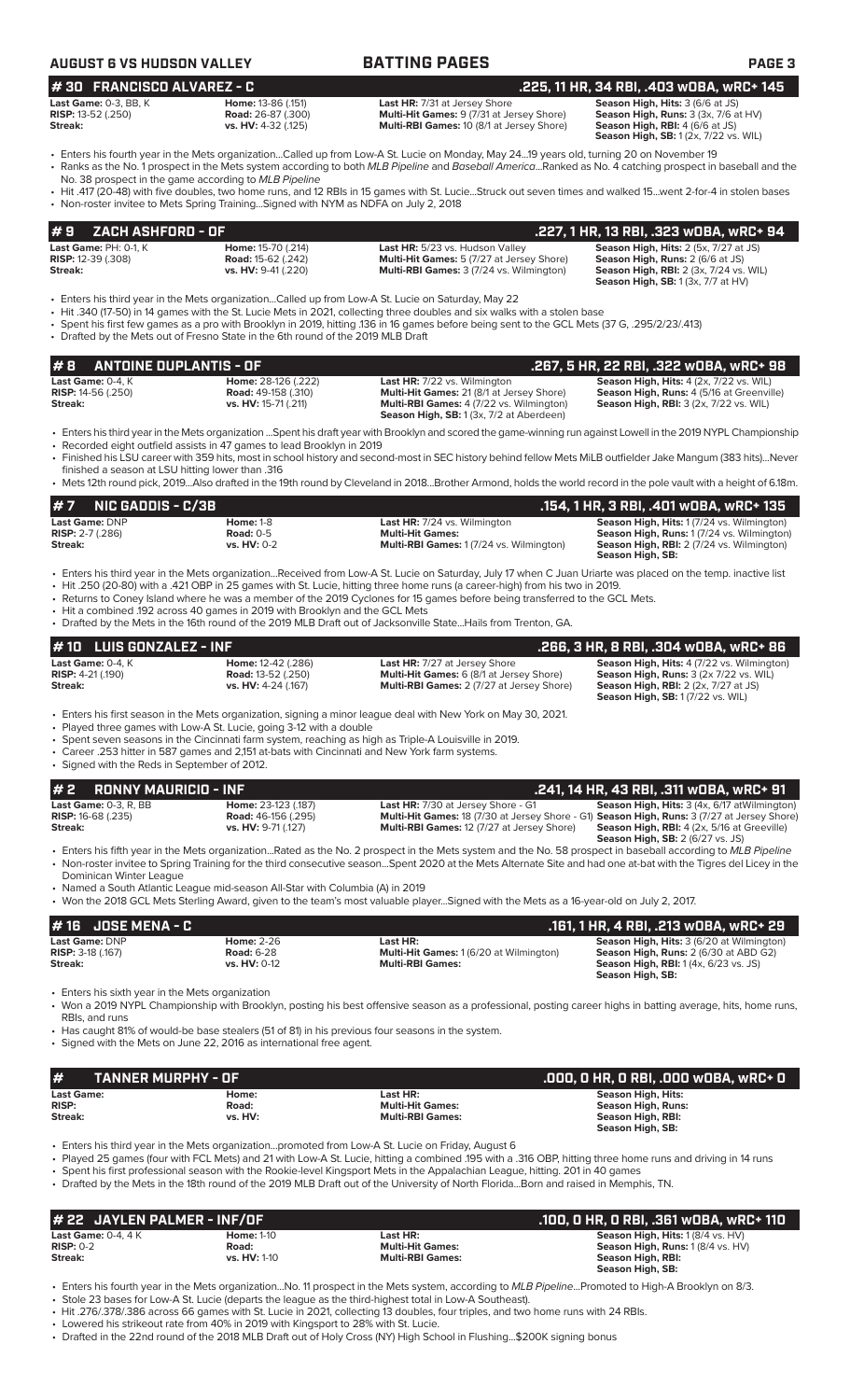# **AUGUST 6 VS HUDSON VALLEY BATTING PAGES PAGE 4**

| $# 4$ JOSE PEROZA - INF                                                     |                                          |                                                                                          | .000. 0 HR. 0 RBI. .401 w0BA. wRC+ 134                                                                                        |
|-----------------------------------------------------------------------------|------------------------------------------|------------------------------------------------------------------------------------------|-------------------------------------------------------------------------------------------------------------------------------|
| <b>Last Game:</b> 2-3. 2B. R. BB<br>$RISP: 0-1$<br><b>Streak:</b> 1 G (2-3) | <b>Home: 2-7</b><br>Road:<br>vs. HV: 2-7 | Last HR:<br><b>Multi-Hit Games: 1 (8/5 vs. Hudson Valley)</b><br><b>Multi-RBI Games:</b> | <b>Season High, Hits: 2 (8/5 vs. HV)</b><br><b>Season High, Runs: 1 (8/5 vs. HV)</b><br>Season High, RBI:<br>Season High, SB: |

• Enters his sixth year in the Mets organization...promoted to Brooklyn on 8/3 from Low-A St. Lucie.

• Hit .274 with seven home runs and 47 RBIs across 64 games with Low-A St. Lucie this season.

• Part of Brooklyn's 2019 New York-Penn League Championship Team.

• 2021 marks his first full-season assignment after short season assignments with GCL Mets and the NYPL.

| • Signed as non-drafted international free agent signing on July 2, 2016. |                    |                                                  |                                             |  |  |  |  |  |  |  |
|---------------------------------------------------------------------------|--------------------|--------------------------------------------------|---------------------------------------------|--|--|--|--|--|--|--|
| # 45 JOE SUOZZI - OF                                                      |                    |                                                  | .219, 1 HR, 3 RBI, .358 wOBA, wRC+ 110      |  |  |  |  |  |  |  |
| <b>Last Game: 1-2, 2 RBI, 3B, K</b>                                       | <b>Home: 5-24</b>  | <b>Last HR: 7/16 vs. Jersey Shore</b>            | <b>Season High, Hits: 2 (7/28 at JS)</b>    |  |  |  |  |  |  |  |
| <b>RISP:</b> $4-16$ (.250)                                                | <b>Road: 3-10</b>  | <b>Multi-Hit Games: 1 (7/28 at Jersey Shore)</b> | Season High, Runs: 2 (7/27 at JS)           |  |  |  |  |  |  |  |
| <b>Streak:</b> 1 G (1-2)                                                  | <b>vs. HV: 1-2</b> | Multi-RBI Games: 2 (8/5 vs. Jersey Shore)        | <b>Season High, RBI:</b> 2 (2x, 8/5 vs. HV) |  |  |  |  |  |  |  |
|                                                                           |                    |                                                  | Season High, SB:                            |  |  |  |  |  |  |  |

• Enters his third year in the Mets organization...received from Low-A St. Lucie on July 13

• Hit .292 with a .372 on-base percentage in 30 games with the Mets...posted a wRC+112, hitting four doubles and two home runs

• Signed by the Mets on June 15, 2020 out of Boston College

• Attended Chaminade High School in Mineola, NY

• His father, Tom Suozzi, is the former Nassau County Executive and current U.S. House of Representatives member of NY's 3rd district (Nassau, Suffolk, Queens)

| #12 JEREMY VASOUEZ - INF      |                            |                                                   | . 265, 4 HR, 20 RBI, .362 wOBA, wRC+ 123.           |
|-------------------------------|----------------------------|---------------------------------------------------|-----------------------------------------------------|
| <b>Last Game:</b> 2-4. RBI. R | <b>Home:</b> 16-59 (.271)  | <b>Last HR:</b> 7/27 at Jersey Shore              | <b>Season High, Hits:</b> $2$ (5x, $8/5$ vs. $HV$ ) |
| <b>RISP:</b> $7-23$ (.304)    | <b>Road:</b> 12-44 (.273)  | <b>Multi-Hit Games:</b> 7 (8/5 vs. Hudson Valley) | Season High, Runs: 2 (7/24 vs. WIL)                 |
| <b>Streak: 1G (2-4)</b>       | <b>vs. HV:</b> 7-27 (.259) | <b>Multi-RBI Games:</b> 4 (7/24 vs. Wilmington)   | <b>Season High, RBI: 3 (2x, 7/24 vs. WIL)</b>       |
|                               |                            |                                                   | <b>Season High, SB: 1 (7/2 at ABD)</b>              |

• Enters his fifth season in the Mets organization...Received from Double-A Binghamton on June 22

• Played 32 games with the RumblePonies this season, hitting .171 (18-105) with one double, one home run, and 11 RBIs.<br>• Played with Brooklyn in 2017, hitting .225 with one home run and eight RBIs in 31 games. • Played with Brooklyn in 2017, hitting .225 with one home run and eight RBIs in 31 games.

• Drafted by the Mets in the 28th round of the 2017 MLB Draft from Nova Southeastern in his home state of Florida...Is from Palm City, FL.

|      |                                   |                         |           |                   |      | Hardest Hit Balls - 2021 (not all games listed- from available Trackman data) |                           |           |                        |
|------|-----------------------------------|-------------------------|-----------|-------------------|------|-------------------------------------------------------------------------------|---------------------------|-----------|------------------------|
| Date | Player                            | <b>Opponent</b>         | Exit Velo | Result            | Date | Player                                                                        | <b>Opponent</b>           | Exit Velo | Result                 |
| 6/12 | <b>Francisco Alvarez</b>          | vs. Hudson Valley 112.5 |           | Double            | 6/5  | <b>Francisco Alvarez</b>                                                      | at Jersev Shore           | 108.7     | <b>Ground Ball Out</b> |
| 6/11 | <b>Brett Baty</b>                 | vs. Hudson Valley 111.2 |           | <b>Ground Out</b> | 6/2  | <b>Francisco Alvarez</b>                                                      | at Jersey Shore           | 108.7     | Single                 |
| 6/29 | Ronny Mauricio                    | at Aberdeen             | 110.4     | Single            | 7/13 | Brett Baty                                                                    | at Hudson Valley          | 108.7     | Single                 |
| 7/3  | Luis Gonzalez                     | at Aberdeen             | 109.9     | <b>Ground Out</b> | 7/22 | Ronny Mauricio                                                                | vs. Wilminaton            | 108.1     | Home Run               |
| 6/1  | Adrian Hernandez                  | at Jersey Shore         | 109.8     | Home Run          | 8/6  | <b>Francisco Alvarez</b>                                                      | vs. Hudson Valley 107.7   |           | <b>Ground Ball Out</b> |
| 6/6  | Francisco Alvarez                 | at Jersev Shore         | 109.7     | Single            | 6/16 | Ronny Mauricio                                                                | at Wilmington             | 107.5     | <b>Home Run</b>        |
| 6/1  | Ronny Mauricio                    | at Jersev Shore         | 109.6     | Triple            | 7/6  | Luke Ritter                                                                   | at Hudson Valley          | 107.2     | <b>Home Run</b>        |
| 6/22 | Brett Baty                        | vs. Jersey Shore        | 109.2     | Double            | 6/15 | Ronny Mauricio                                                                | at Wilmington             | 107.2     | Single                 |
| 6/15 | Francisco Alvarez                 | at Wilmington           | 109.2     | Single            | 6/9  | Brett Baty                                                                    | vs. Hudson VallevG2 107.3 |           | Double                 |
| 6/1  | Francisco Alvarez at Jersey Shore |                         | 109.0     | <b>Home Run</b>   | 5/23 | Havden Senger                                                                 | vs. Hudson Valley         | 107       | <b>Home Run</b>        |
| 5/25 | Francisco Alvarez vs. Aberdeen    |                         | 109       | Single            | 5/29 | Ronny Mauricio                                                                | vs. Aberdeen              | 107       | Line Drive Out         |

# **Recent Home Run Chart**

| Date | Player                                     | <b>Opponent</b>            | Exit Velo | Launch Angle | Distance | 7/22 | Cody Bohanek                     | vs. Wilmington           | $99.5$ mph | 24.4 | 356 ft. |
|------|--------------------------------------------|----------------------------|-----------|--------------|----------|------|----------------------------------|--------------------------|------------|------|---------|
| 7/7  | Ronny Mauricio                             | at Hudson Valley           |           |              |          |      | Antoine Duplantis vs. Wilmington |                          | 97 mph     | 24.8 | 361 ft. |
| 7/9  | Jeremy Vasquez at Hudson Valley 104.7 mph  |                            |           | 23.4         | 396 ft.  |      | Ronny Mauricio                   | vs. Wilminaton 108.1 mph |            | 29.8 | 406 ft. |
| 7/10 | Luis Gonzalez                              | at Hudson Valley 104.8 mph |           |              | 417 ft.  | 7/27 | Jeremy Vasquez                   | at Jersey Shore          |            |      |         |
| 7/11 | Antoine Duplantis at Hudson Valley         |                            |           |              |          |      | Edgardo Fermin                   | at Jersey Shore          |            |      |         |
|      | Antoine Duplantis at Hudson Valley         |                            |           |              |          |      | Ronny Mauricio                   | at Jersey Shore          |            |      |         |
|      | Luis Gonzalez                              | at Hudson Vallev           |           |              |          |      | Luis Gonzalez                    | at Jersey Shore          |            |      |         |
|      | Jeremy Vasquez                             | at Hudson Vallev           |           |              |          |      | Edgardo Fermin                   | at Jersey Shore          |            |      |         |
| 7/16 | Joe Suozzi                                 | vs. Jersey Shore 97 mph    |           | 31.3         | 380 ft.  |      | Ronny Mauricio                   | at Jersey Shore          |            |      |         |
| 7/18 | Ronny Mauricio                             | vs. Jersey Shore 101.8 mph |           | 25.9         | 426 ft.  | 7/30 | Ronny Mauricio                   | at Jersey Shore          |            |      |         |
| 7/20 | Francisco Alvarez vs. Wilmington 107.7 mph |                            |           | 21.8         | 430 ft.  | 7/31 | Francisco Alvarez                | at Jersey Shore          |            |      |         |
| 7/21 | Francisco Alvarez vs. Wilmington 101.6 mph |                            |           | 47           | 326 ft.  |      | Francisco Alvarez                | at Jersey Shore          |            |      |         |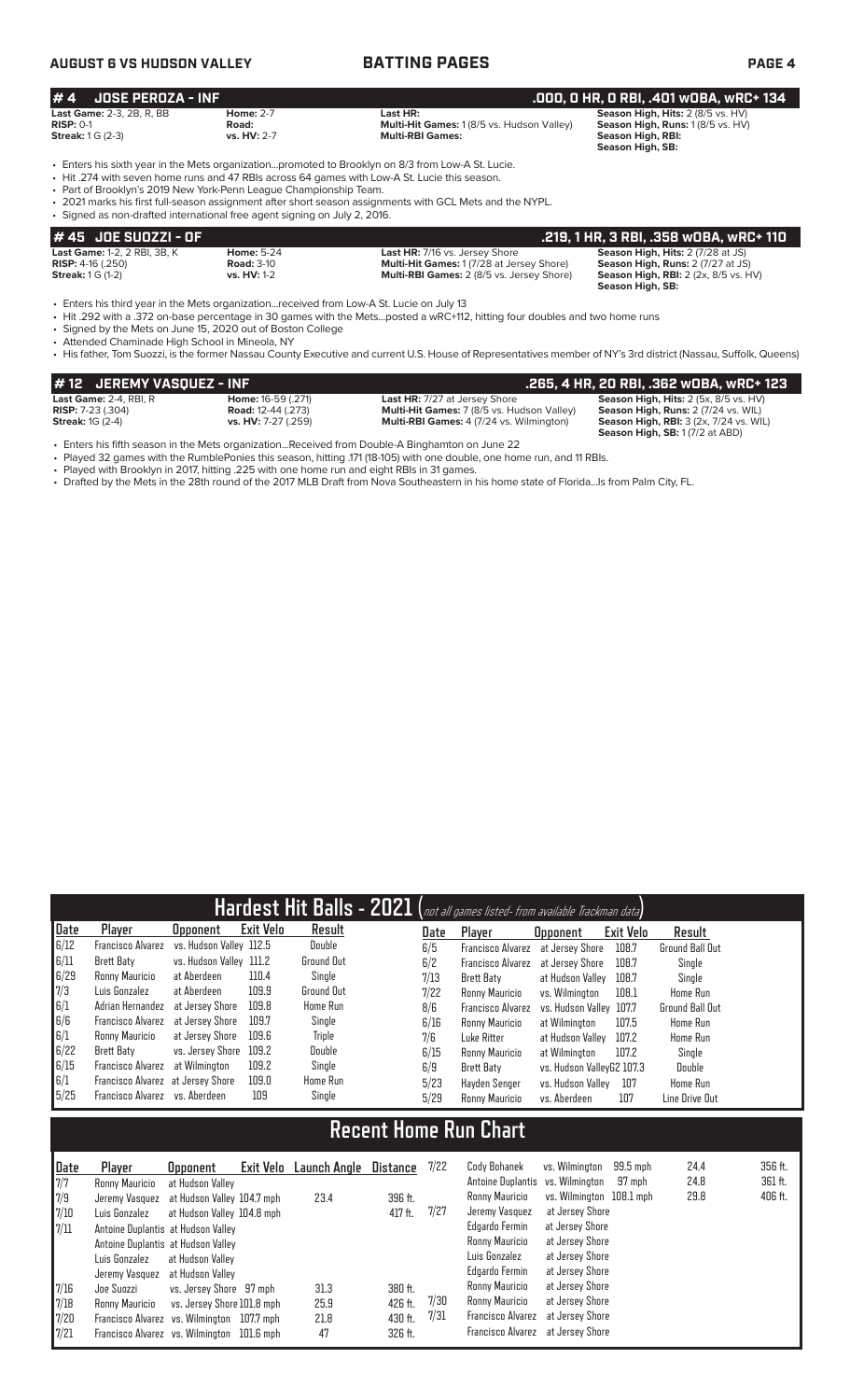# **AUGUST 6 VS HUDSON VALLEY BULLPEN PAGE PAGE 5**

| #49                                                                           | <b>JOE CAVALLERO - RHP</b>                                                                                                 | 12.9 K%, 25.8 BB%, 11.81 ERA, 3 G                                                                                                                                                                                                                             |                      |                                                     |            |                         | <b>LAST FIVE APPEARANCES</b>                                |                                                 |                                    |                                                     |                                      |
|-------------------------------------------------------------------------------|----------------------------------------------------------------------------------------------------------------------------|---------------------------------------------------------------------------------------------------------------------------------------------------------------------------------------------------------------------------------------------------------------|----------------------|-----------------------------------------------------|------------|-------------------------|-------------------------------------------------------------|-------------------------------------------------|------------------------------------|-----------------------------------------------------|--------------------------------------|
| Last App: 8/4                                                                 | <b>Last Loss:</b>                                                                                                          | SV/OP (Last):<br>Holds:                                                                                                                                                                                                                                       |                      |                                                     |            |                         | <b>JOE CAVALLERO</b>                                        |                                                 |                                    |                                                     |                                      |
| <b>Leadoff: 1-2, 2 BB</b>                                                     | <b>Inherited Runners/Stranded: 1/1</b>                                                                                     | Enters his fifth year in the Mets system…received from Low-A St. Lucie on Wednesday, July 21 •<br>• Made one appearance for the St. Lucie Mets on July 20, walking four in 1 2/3 innings                                                                      | 7/25<br>7/30         | DATE OPP<br>7/20* vs. BRD<br>vs. WIL<br>at JS G2    | <b>DEC</b> | IP<br>1.2<br>2.0<br>1.0 | н<br>R<br>4<br>1<br>3<br>$\mathbf{1}$<br>$\mathbf 0$<br>0   | ER<br>$\overline{4}$<br>$\mathbf{1}$<br>$\circ$ | BB<br>4<br>$\circ$<br>$\mathbf{1}$ | К<br>$\mathbf{1}$<br>$\mathbf{1}$<br>$\overline{2}$ | <b>HR</b><br>0<br>$\circ$<br>$\circ$ |
|                                                                               | Returns to the field in 2021 after Tommy John surgery •<br>Has made 34 starts in 66 professional appearances before 2021 • | • Drafted by the Mets in the 24th round of the 2017 MLB Draft from South Florida                                                                                                                                                                              | 8/4                  | vs. HV                                              |            | 0.2                     | $\overline{2}$<br>2<br><b>JOSH HEJKA</b>                    | $\overline{2}$                                  | 3                                  | 0                                                   | 0                                    |
| #46                                                                           | <b>JOSH HEJKA - RHP</b>                                                                                                    | 17.6 K%, 4.7 BB%, 2.80 ERA, 17 G                                                                                                                                                                                                                              | DATE                 | OPP                                                 | <b>DEC</b> | IP                      | Н<br>R                                                      | ER                                              | BB                                 | К                                                   | HR                                   |
| Last App: 8/5 vs. HV<br><b>Leadoff: 10-32</b>                                 | <b>Last Loss:</b><br><b>Inherited Runners/Stranded: 17/10</b>                                                              | <b>SV/OP (Last):</b> 1/2 (7/20 vs. WIL)<br>Holds: 2                                                                                                                                                                                                           | 7/22<br>7/29         | $@$ BUF*<br>7/25 vs. ERI**<br>@ JS                  |            | 0.1<br>2.0<br>2.1       | 2<br>0<br>$\circ$<br>0<br>3<br>$\mathbf{1}$                 | 0<br>0<br>$\mathbf{1}$                          | 0<br>$\circ$<br>0                  | $\circ$<br>$\mathbf{1}$<br>3                        | 0<br>$\circ$<br>$\mathbf{1}$         |
| with the Cyclones and Kingsport Mets                                          |                                                                                                                            | • Returns to Brooklyn after spending time with Binghamton (6/3-6/9) and Syracuse (6/10-6/18).<br>Enters his third year in the Mets organizationWon a 2019 NYPL title with Brooklyn, splitting time                                                            | 8/1<br>8/5           | @ JS<br>vs. HV<br>*with Triple-A Syracuse           | <b>BS</b>  | 1.0<br>0.2              | $\circ$<br>$\circ$<br>3<br>1                                | $\circ$<br>$\mathbf{1}$                         | $\circ$<br>$\circ$                 | 0<br>$\mathbf{1}$                                   | 0<br>0                               |
|                                                                               | Wolly Mammoths in the United Shore Baseball League                                                                         | Signed as a minor league free agent in mid-summer after pitching in six games with the Westside •                                                                                                                                                             |                      | *with Double-A Binghamton BRIAN METOYER<br>DATE OPP | <b>DEC</b> | IP                      | Н<br>R                                                      | ER                                              | BB                                 | Κ                                                   | HR                                   |
|                                                                               |                                                                                                                            | · Pitched all four years at Johns Hopkins, switching to submarine later in his career.                                                                                                                                                                        | 6/9                  | vs. HV G1                                           |            | 1.1                     | $\circ$<br>$\mathbf 0$                                      | $\circ$                                         | $\overline{2}$                     | 3                                                   | 0                                    |
| #5                                                                            | <b>BRIAN METOYER - RHP</b>                                                                                                 | 35.4 K%, 12.2 BB%, 3.10 ERA, 12 G                                                                                                                                                                                                                             | 6/15<br>7/27         | @ WIL<br>@ JS                                       | W          | 2.0<br>1.0              | $\circ$<br>$\circ$<br>$\circ$<br>$\circ$                    | $\circ$<br>$\circ$                              | $\mathbf{1}$<br>$\mathbf{1}$       | 3<br>3                                              | 0<br>$\circ$                         |
| Last App: 8/4 vs. HV                                                          | Last Loss: 5/15 at GVL<br>Leadoff: 4-16, 2 BB, HBP Inherited Runners/Stranded: 4/3                                         | SV/OP (Last): 1/1 (6/3 at JS)<br>Holds:<br>Enters his fourth year in the Mets orgWon a New York Penn League title with Brooklyn in 2019 .                                                                                                                     | 7/31<br>8/4          | @ JS<br>vs. HV                                      |            | 1.0<br>2.0              | $\circ$<br>$\circ$<br>0<br>0<br><b>BRYCE MONTES DE OCA</b>  | $\circ$<br>$\circ$                              | $\circ$<br>$\mathbf 0$             | $\overline{2}$<br>$\overline{2}$                    | $\circ$<br>$\circ$                   |
|                                                                               |                                                                                                                            | Struck out 40 batters over 28.2 innings with BrooklynSpent his first professional season with                                                                                                                                                                 |                      | DATE OPP                                            | <b>DEC</b> | IP                      | H<br>R                                                      | ER                                              | BB                                 | К                                                   | <b>HR</b>                            |
| <b>GCL Mets and Kingsport Mets</b><br>drafted by a MLB team in school history |                                                                                                                            | • Joins Ronnie Robbins (30th, 1981 - Toronto) as the only two LSU-Alexandria Generals to be                                                                                                                                                                   | 7/18<br>7/21<br>7/24 | vs. JS<br>vs. WIL<br>vs. WIL                        | <b>SV</b>  | 1.0<br>1.0<br>1.0       | $\mathbf 0$<br>0<br>0<br>0<br>2<br>2                        | 0<br>0<br>2                                     | $\mathbf{1}$<br>1<br>$\circ$       | $\mathbf{1}$<br>2<br>3                              | $\circ$<br>0<br>$\mathbf{1}$         |
|                                                                               |                                                                                                                            | • Native of Natchitoches (NACK-ah-tish), the oldest city in Louisiana (est. 1714).                                                                                                                                                                            | 7/30<br>8/5          | at JS G1 SV<br>vs. HV                               |            | 1.1<br>1.0              | $\mathbf{1}$<br>0<br>0<br>1                                 | $\circ$<br>$\circ$                              | $\circ$<br>2                       | 3<br>$\mathbf{1}$                                   | $\circ$<br>0                         |
| #43                                                                           | BRYCE MONTES DE OCA - RHP                                                                                                  | 29.8 K%, 9.6 BB%, 3.20 ERA, 20 G                                                                                                                                                                                                                              |                      |                                                     |            |                         | <b>COLBY MORRIS</b>                                         |                                                 |                                    |                                                     |                                      |
| Last App: 8/5 vs. HV<br><b>Leadoff:</b> 5-18, 4 BB                            | Last Loss: 7/6 at HV<br><b>Inherited Runners/Stranded: 5/5</b>                                                             | <b>SV/OP (Last):</b> 4/4 (7/30 at JS G1)<br>Holds: 1                                                                                                                                                                                                          | DATE<br>7/18         | OPP<br>vs. JS                                       | <b>DEC</b> | IP<br>2.0               | Н<br>R<br>0<br>0                                            | ER<br>0                                         | BB<br>0                            | К<br>2                                              | <b>HR</b><br>0                       |
|                                                                               |                                                                                                                            | $\bullet$ Enters his fourth year in the Mets orgHas not pitched as a professional due to injuries                                                                                                                                                             | 7/22                 | vs. WIL                                             |            | 2.0                     | 4<br>2                                                      | 2                                               | 0                                  | 3                                                   | $\circ$                              |
|                                                                               |                                                                                                                            | • Underwent Tommy John surgery as a high school junior and missed 2016 after having ulnar                                                                                                                                                                     | 7/25<br>7/31         | vs. WIL<br>@ JS                                     | <b>BS</b>  | 1.0<br>2.0              | $\overline{2}$<br>$\mathbf{1}$<br>0<br>0                    | 1<br>0                                          | $\Omega$<br>$\mathbf{1}$           | $\overline{2}$<br>$\mathbf{1}$                      | $\mathbf{1}$<br>$\circ$              |
| nerve transposition                                                           | White Sox in the 14th round of the 2015 MLB Draft.                                                                         | . Previously drafted by Washington in the 15th round of the 2017 MLB Draft and by the Chicago                                                                                                                                                                 | 8/4                  | vs. HV                                              |            | 1.2                     | $\mathbf{1}$<br>1<br><b>CONNOR O'NEIL</b>                   | 1                                               | $\circ$                            | 2                                                   | 0                                    |
| #38                                                                           | <b>COLBY MORRIS - RHP</b>                                                                                                  | 24.0 K%, 10.0 BB%, 4.29 ERA, 16 G                                                                                                                                                                                                                             | DATE<br>7/20         | OPP<br>vs. WIL                                      | <b>DEC</b> | IP<br>1.0               | н<br>R<br>$\mathbf{1}$<br>1                                 | ER<br>$\mathbf{1}$                              | BB<br>$\mathbf 0$                  | Κ<br>$\overline{2}$                                 | HR<br>1                              |
| Last App: 8/4 vs. HV                                                          | <b>Last Loss:</b><br>Leadoff: 7-24, 3B, 3 BB, 3 HBP Inherited Runners/Stranded: 8/3                                        | SV/OP (Last):<br>Holds:                                                                                                                                                                                                                                       | 7/23<br>7/27<br>8/1  | vs. WIL<br>@ JS<br>@ JS                             | H          | 1.0<br>2.0<br>1.0       | $\overline{2}$<br>2<br>$\circ$<br>0<br>$\mathbf{1}$<br>1    | $\overline{2}$<br>$\circ$<br>$\mathbf{1}$       | 1<br>$\mathbf 0$<br>1              | 2<br>3<br>$\mathbf{1}$                              | 1<br>$\circ$<br>1                    |
|                                                                               | • Minor League free agent signingpitched at Middlebury in Vermont                                                          | Enters his first season in the Mets organizationcalled up from Low-A St. Lucie on May 20 •<br>• Made four scoreless appearances in relief for the St. Lucie Mets to being 2021                                                                                | 8/5<br>DATE          | vs. HV<br>OPP                                       | <b>DEC</b> | 1.0<br>IP               | $\mathbf{1}$<br>0<br><b>MICHEL OTANEZ</b><br>R<br>н         | $\circ$<br>ER                                   | $\circ$<br>BB                      | $\overline{2}$<br>Κ                                 | $\circ$<br>HR                        |
| #9                                                                            | CONNER O'NEIL  - RHP                                                                                                       | 25.3 K%, 12.0 BB%, 6.75 ERA, 11 G                                                                                                                                                                                                                             | 7/16                 | vs. JS                                              |            | 0.2                     | $\circ$<br>0<br>$\circ$<br>1                                | 0<br>$\mathbf{1}$                               | $\mathbf{1}$<br>3                  | $\mathbf{1}$<br>2                                   | 0<br>0                               |
| Last App: 8/5 vs. HV<br><b>Leadoff:</b> 4-15, HR                              | Last Loss: 8/1 at JS<br>Inherited Runners/Stranded: 8/3                                                                    | SV/OP (Last):<br>Holds: 1                                                                                                                                                                                                                                     | 7/20<br>7/23<br>7/28 | vs. WIL<br>vs. WIL<br>@ JS                          | H<br>H     | 1.0<br>0.1<br>1.0       | $\Omega$<br>1<br>$\circ$<br>0                               | $\mathbf{1}$<br>0                               | 3<br>$\mathsf{O}\xspace$           | 1<br>3                                              | $\circ$<br>0                         |
|                                                                               | • Has not pitched in 2021Last pitched for Advanced-A St. Lucie in 2019                                                     | • Enters his fifth year in the Mets organization…received from Double-A Binghamton on 6/20<br>Spent his first professional season with Brooklyn in 2017, pitching 19 times in relief                                                                          | 8/4<br>DATE          | vs. JS<br>OPP                                       | DEC        | 1.0<br>IP               | 2<br>$\mathbf{1}$<br><b>HUNTER PARSONS</b><br><u>н</u><br>R | 0<br>ER                                         | $\mathbf{1}$<br>BB                 | $\overline{2}$<br>Κ                                 | 0<br><u>HR</u>                       |
|                                                                               |                                                                                                                            | • Drafted by the Mets in the 7th round of the 2017 MLB Draft from Cal State-Northridge                                                                                                                                                                        | 7/14                 | vs. JS                                              |            | 1.2                     | 0<br>0                                                      | 0                                               | 2                                  | 2                                                   | 0                                    |
| # 26                                                                          | <b>MICHEL OTANEZ - RHP</b>                                                                                                 | 27.6 K%, 24.4 BB%, 5.19 ERA, 23 G                                                                                                                                                                                                                             | 7/18<br>7/23         | vs. JS<br>vs. WIL                                   | Н          | 1.0<br>1.0              | 3<br>3<br>0<br>0                                            | 3<br>0                                          | 0<br>1                             | 0<br>1                                              | $\circ$<br>0                         |
| Last App: 8/4 vs. HV<br><b>Leadoff:</b> 3-20, 3 BB                            | <b>Last Loss:</b><br>Inherited Runners/Stranded: 15/5                                                                      | <b>SV/OP (Last): 0/2 (BS vs. JS)</b><br>Holds: 3                                                                                                                                                                                                              | 7/27<br>8/4          | @ JS<br>vs. HV                                      | W          | 1.1<br>1.2              | 0<br>1<br>0<br>1<br><b>EVY RUIBAL</b>                       | 0<br>0                                          | 1<br>0                             | 2<br>$\overline{2}$                                 | 0<br>0                               |
|                                                                               | • Returns to Brooklyn for the second assignment in a row                                                                   | • Enters his sixth year in the Mets orgNo. 26 prospect in the system according to MLB Pipeline                                                                                                                                                                | DATE<br>7/15         | OPP<br>vs. JS                                       | DEC        | IP<br>1.2               | Н<br>R<br>$\overline{2}$<br>2                               | ER<br>$\mathbf{1}$                              | BB<br>3                            | Κ<br>3                                              | <u>HR</u><br>0                       |
|                                                                               |                                                                                                                            | • Pitched with the Cyclones and won an NYPL title in 2019 and also spent time with Kingsport                                                                                                                                                                  | 7/20                 | vs. WIL                                             | Н          | 1.2                     | 1<br>0                                                      | 0                                               | $\mathbf{1}$                       | 1                                                   | 0                                    |
|                                                                               |                                                                                                                            | • Missed 2017 due to injuryStruck out 21 batters in 21.1 innings with the DSL Mets1 in 2016.                                                                                                                                                                  | 7/23<br>7/31         | vs. WIL<br>@ JS                                     | S          | 1.0<br>0.2              | $\mathbf 0$<br>0<br>0<br>0                                  | 0<br>0                                          | $\circ$<br>$\mathbf{1}$            | 1<br>0                                              | 0<br>0                               |
| #44<br>Last App: 8/4 vs. JS<br><b>Leadoff:</b> 3-16, 3 BB                     | <b>HUNTER PARSONS - RHP</b><br><b>Last Loss:</b><br><b>Inherited Runners/Stranded: 11/7</b>                                | 29.6 K%, 13.3 BB%, 3.73 ERA, 13 G<br>SV/OP (Last):<br>Holds: 1                                                                                                                                                                                                | 8/5                  | vs. HV                                              |            | 1.0                     | $\overline{2}$<br>$\mathbf{1}$                              | $\mathbf{1}$                                    | 0                                  | 2                                                   | 0                                    |
|                                                                               |                                                                                                                            | • Enters his third year in the Mets orgCalled up from Low-A St. Lucie on May 20                                                                                                                                                                               | <b>DATE</b>          | OPP                                                 | <b>DEC</b> | IP                      | <b>WILLY TAVERAS</b><br>Н<br>$\mathsf{R}$                   | ER                                              | BB                                 | K                                                   | $\overline{HR}$                      |
|                                                                               | • Pitched with the Cyclones and won an NYPL title in 2019                                                                  | • Made four relief appearances with the Mets (A-), striking out 18 in 10 innings (45% K rate).                                                                                                                                                                | 6/23<br>7/17<br>7/21 | DUN <sup>*</sup><br>JS<br>WIL                       | W, BS      | 0.1<br>1.0<br>2.0       | $\overline{2}$<br>2<br>0<br>0<br>2<br>3                     | $\overline{2}$<br>0<br>$\overline{2}$           | 0<br>$\mathbf{1}$<br>0             | $\mathbf{1}$<br>1<br>3                              | 1<br>0<br>$\mathbf{1}$               |
| #50                                                                           | <b>EVY RUIBAL - RHP</b>                                                                                                    | 23.4 K%, 17.0 BB% 6.30 ERA, 8 G                                                                                                                                                                                                                               | 7/25                 | vs. WIL                                             | W          | 2.0                     | $\mathbf{1}$<br>0                                           | 0                                               | 0                                  | 3                                                   | 0                                    |
| Last App: 8/5 vs. HV<br>Leadoff: 2-7, 2B                                      | <b>Last Loss:</b><br>Inherited Runners/Stranded: 6/4                                                                       | SV/OP (Last):<br>Holds: 1                                                                                                                                                                                                                                     | 8/1                  | @ JS<br>*With Low-A St. Lucie                       |            | 1.1                     | 2<br>1                                                      | 1                                               | $\mathbf{1}$                       | $\mathbf{1}$                                        | 0                                    |
|                                                                               | • From Milburn, New Jersey, attending Milburn High School                                                                  | • Signed to a minor league deal on June 27 from the Florence Y'alls (Frontier League)<br>• Pitched in the Dodgers system from 2015-2018, reaching High-A Rancho Cucamonga<br>• Drafted by the Dodgers in the 16th round of the 2017 MLB Draft from Notre Dame |                      |                                                     |            |                         |                                                             |                                                 |                                    |                                                     |                                      |
| #35                                                                           | <b>WILLY TAVERAS - RHP</b>                                                                                                 | 34.3 K%, 3.3 BB% 3.52 ERA, 4 G                                                                                                                                                                                                                                |                      |                                                     |            |                         |                                                             |                                                 |                                    |                                                     |                                      |
| Last App: 8/1 at JS<br>Leadoff: 0-4, BB                                       | <b>Last Loss:</b><br><b>Inherited Runners/Stranded: 2/2</b>                                                                | <b>SV/OP (Last): 0/1</b><br>Holds:                                                                                                                                                                                                                            |                      |                                                     |            |                         |                                                             |                                                 |                                    |                                                     |                                      |
| wards to Double-A Binghamton                                                  |                                                                                                                            | • Received from Low-A St. Lucie on Friday, July 16 in a move that sent LHP Andrew Ed-                                                                                                                                                                         |                      |                                                     |            |                         |                                                             |                                                 |                                    |                                                     |                                      |

• Pitched in 18 games with St. Lucie, posting a 36% strikeout rate (best in career) and a 2.1% walk rate (lowest of career)

• Struggled in Low-A Columbia in 2019, allowing a 4.56 FIP...2021 FIP is 2.49

• 23 years old from Villa Isabela in the Dominican Republic...Signed by Mets June 1, 2016

|                |                  | <b>Number of Pitches Thrown</b> |     |     |     |     |     |  |  |  |
|----------------|------------------|---------------------------------|-----|-----|-----|-----|-----|--|--|--|
| <b>Pitcher</b> | <b>Days Rest</b> | 8/1                             | 8/3 | 8/4 | 8/5 | 8/6 | 8/7 |  |  |  |
| Cavallero      | 2                |                                 | 28  |     |     |     |     |  |  |  |
| Hejka          | 0                | 7                               | --  |     | 18  | --  |     |  |  |  |
| Metoyer        | 1                | --                              | --  | 25  | --  | --  |     |  |  |  |
| Montes de Oca  | 0                | --                              | --  |     | 27  | --  |     |  |  |  |
| Morris         | 1                |                                 |     | 22  |     |     |     |  |  |  |
| O'Neil         | 0                | 17                              |     |     | --  |     |     |  |  |  |
| Otanez         | 2                | --                              | 25  |     | --  |     |     |  |  |  |
| Parsons        | 2                | --                              | 29  |     | --  | --  |     |  |  |  |
| Ruibal         | 0                | --                              | --  |     | 21  | --  |     |  |  |  |
| Taveras        | 4                | 22                              |     |     |     |     |     |  |  |  |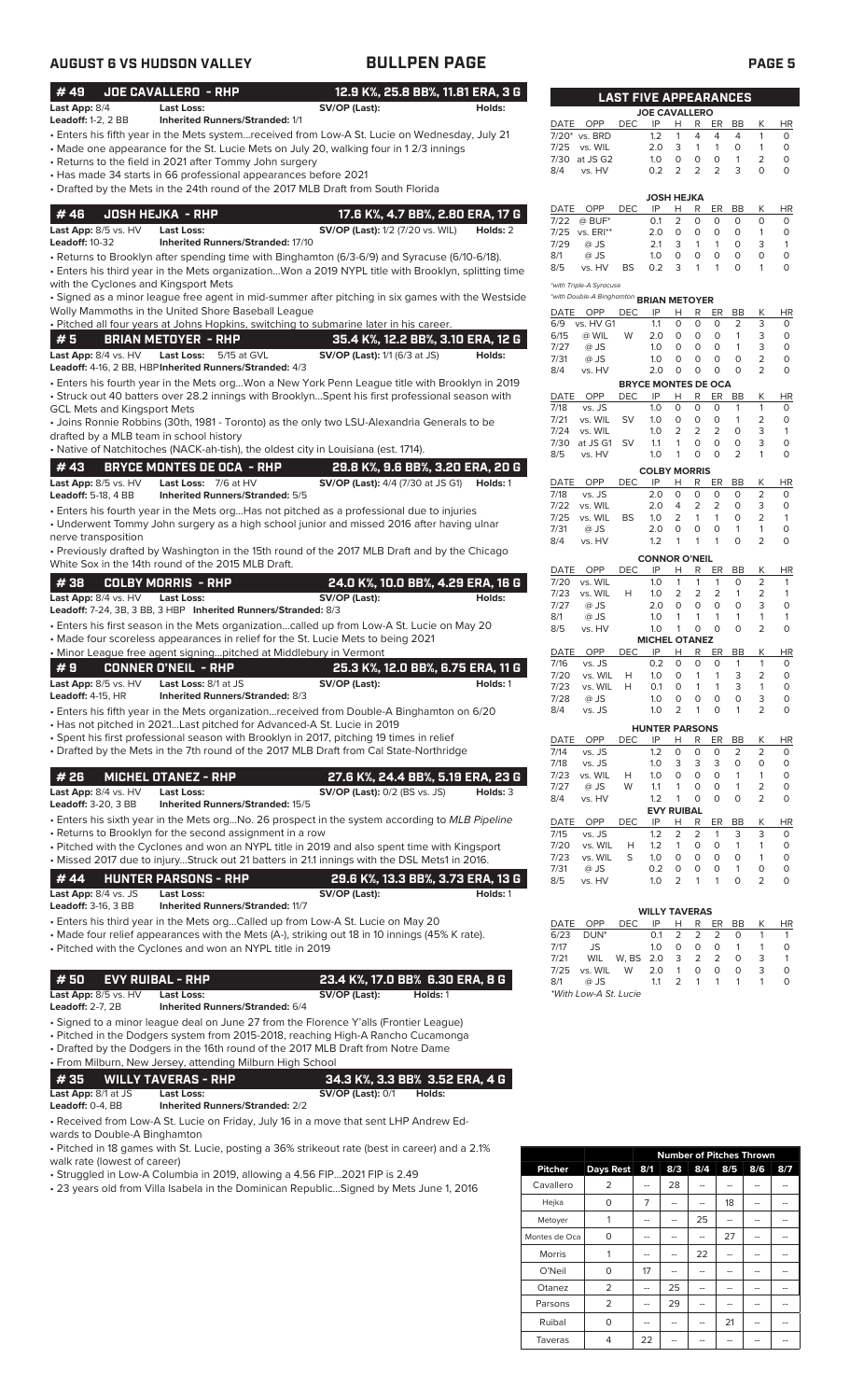## **AUGUST 6 VS HUDSON VALLEY HIGH/LOW & CHARTS PAGE 6**

| Most Hits, Game4 (4x, last: Antoine Duplantis, Luis Gonzalez 7/22 vs. Wilmington) |
|-----------------------------------------------------------------------------------|
|                                                                                   |
|                                                                                   |
|                                                                                   |
|                                                                                   |
| Home Runs, Consecutive Games Three games (2x, last: Luke Ritter, 6/18-6/21)       |
|                                                                                   |
|                                                                                   |
|                                                                                   |
|                                                                                   |
|                                                                                   |
|                                                                                   |
|                                                                                   |
| Most Extra-Base Hits, Game 3 (3x, Cody Bohanek, 6/15 at Wilmington)               |
|                                                                                   |
| <b>TEAM BATTING HIGHS</b>                                                         |
|                                                                                   |
|                                                                                   |
|                                                                                   |
|                                                                                   |
|                                                                                   |

**INDIVIDUAL BATTING HIGHS**

| Most Double Plays Hit into, Game3 (5x, 7/7 at Hudson Valley - 10 innings) |  |
|---------------------------------------------------------------------------|--|

## **FIELDING**

Most Errors, Team, Game...............................................................................6 (5/7 at Asheville) Most Errors, Individual, Game....... 2 (7x, last: Ronny Mauricio, 7/30 at Jersey Shore G2) Most Double Plays Turned, Nine-Inning Game.......................... 3 (5/19 vs. Hudson Valley) Consecutive Errorless Games, Team...

## **STARTERS BY POSITION**

**C-** Alvarez (29), Uriarte (19), Mena (16), Senger (9), Gaddis (5)

**1B-** Genord (49), Vasquez (19), Ritter (5), Bohanek (4), Winaker (2)

**2B-** Ritter (37), Gonzalez (22), Walters (12), Fermin (4), Tiberi (1), Struble (1), McNeil (1), Bohanek (1)

**3B-** Baty (41), Bohanek (20), Tiberi (7), Fermin (7), Gonzalez (1), Peroza (2)

**SS-** Mauricio (63), Bohanek (6), Walters (4), Gonzalez (3), Fermin (3)

**LF-** Duplantis (35), Tiberi (12), Suozzi (9), Vasquez (7), Ashford (6), Bohanek (4), Baty (3), Winaker (1), Kleszcz (1), Struble (1)

**CF-** Duplantis (36), Hernandez (23), Mangum (8), Hernandez (8), Molina (6), Palmer (3), Ota (2), Ashford (1)

**RF-** Ashford (33), Struble (15), Molina (10), Kleszcz (6), Bohanek (5), Winaker (4), Hernandez (4), Ota (1), Suozzi (1)

**DH-** Alvarez (22), Mauricio (9), Genord (8), Vasquez (8), Baty (7), Ritter (4), Bohanek (3), Tiberi (3), Hernandez (3), Senger (2), Mena (2), Walters (2), Fermin (2), Mangum (1), Ashford (1), Peroza (1), Struble (1)

## **STARTERS BY BATTING ORDER**

**1st -** Duplantis (63), Bohanek (4), Struble (3), Palmer (3), Tiberi (2), Mangum (2), Ashford (1), McNeil (1)

**2nd -** Bohanek (18), Fermin (15), Mauricio (10), Duplantis (8), Ashford (6), Mangum (5), Winaker (4), Gonzalez (4), Tiberi (3), Struble (3), Walters (2), Alvarez (2), Ritter (1)

**3rd -** Mauricio (64), Baty (15)

**4th-** Baty (36), Alvarez (26), Ritter (9), Vasquez (6), Genord (2)

**5th-** Alvarez (24), Vasquez (17), Ritter (14), Bohanek (5), Genord (5), Senger (4), Ashford (4), Gonzalez (2), Ota (2), Fermin (1), Hernandez (1)

**6th-** Ritter (18), Genord (18), Ashford (11), Bohanek (7), Gonzalez (7), Hernandez (3), Senger (3), Mena (2), Winaker (2), Kleszcz (2), Fermin (1), Ota (1), Suozzi (1) Tiberi (1), Uriarte (1)

**7th-** Genord (24), Ashford (12), Gonzalez (6), Tiberi (5), Vasquez (4), Bohanek (4), Senger (3), Uriarte (3), Ritter (3), Hernandez (2), Kleszcz (2), Peroza (2), Walters (2), Mena (2), Ashford (2), Suozzi (1), Winaker (1), Gaddis (1)

**8th-** Tiberi (11), Hernandez (10), Genord (9), Uriarte (8), Mena (8), Vasquez (6), Walters (6), Gonzalez (4), Ashford (4), Gaddis (3), Bohanek (3), Suozzi (2), Kleszcz (2), Peroza (1), Senger (1), Molina (1), Struble (1)

**9th-** Molina (15), Hernandez (14), Struble (8), Walters (7), Uriarte (7), Mena (6), Suozzi (6), Bo-

|  | hanek (3), Gonzalez (3), Mangum (2), Kleszcz (2), Gaddis (2), Tiberi (1) |  |  |
|--|--------------------------------------------------------------------------|--|--|
|  |                                                                          |  |  |

|         | <b>CATCHERS STEALING</b> |     |            | <b>MULTI-RUN INNINGS</b> |              |                   |  |
|---------|--------------------------|-----|------------|--------------------------|--------------|-------------------|--|
| Name    | CS                       | АТТ | <b>PCT</b> | Runs                     | <b>Times</b> | Last              |  |
| Alvarez | 12                       | 43  | 28%        | 6                        |              | 8th, 7/11 at HV   |  |
| Gaddis  | O                        | 4   | 0%         | 5                        | 6            | 5th, 7/27 at JS   |  |
| Mena    | 3                        | 20  | 15%        | 4                        |              | 6th, 7/27 at JS   |  |
| Senger  | 2                        | 10  | 20%        | 3                        | 25           | 3rd, 7/24 vs. WIL |  |
| Uriarte | 11                       | 31  | 35%        | 2                        | 46           | 5th, 8/5 vs. HV   |  |
| Team    | 28                       | 110 | 25%        |                          |              |                   |  |

|                                        |    | - 2- |  |                           |  |  | 3 4 5 6 7 8 9 10 + TOTALS |
|----------------------------------------|----|------|--|---------------------------|--|--|---------------------------|
| OPPONENTS 38 48 59 46 35 44 34 47 25 5 |    |      |  |                           |  |  | 367                       |
| <b>BKLYN</b>                           | 38 |      |  | 28 38 42 37 44 29 48 18 6 |  |  | 328                       |

| INDIVIDUAL PITCHING HIGHS                                                   |
|-----------------------------------------------------------------------------|
|                                                                             |
|                                                                             |
|                                                                             |
|                                                                             |
| Most Strikeouts, Game, Reliever5 (3x, Michel Otanez, 6/26 vs. Jersey Shore) |
|                                                                             |
| Longest Winning Streak  3 games (2x, last: Justin Lasko, 7/17-present)      |
|                                                                             |
|                                                                             |
|                                                                             |
|                                                                             |
|                                                                             |

**TEAM PITCHING HIGH** 

| <b>Service Service</b><br>TEAW FILOHING HIGHO                                |  |
|------------------------------------------------------------------------------|--|
|                                                                              |  |
|                                                                              |  |
|                                                                              |  |
| Fewest Runs Allowed, Game  0 (3x, last: 7/30 at Jersey Shore G1 - 7 innings) |  |
|                                                                              |  |
|                                                                              |  |
|                                                                              |  |
|                                                                              |  |
|                                                                              |  |
|                                                                              |  |
|                                                                              |  |
|                                                                              |  |
| Most Walks Allowed, Extra Innings 6 (6/23 vs. Jersey Shore - 10 innings)     |  |
|                                                                              |  |
|                                                                              |  |
| Most Pitchers Used, Extra Innings 5 (5/23 vs. Hudson Valley - 12 innings)    |  |
|                                                                              |  |

|                                                                                | <b>TEAM MISCELLANEOUS</b> |
|--------------------------------------------------------------------------------|---------------------------|
|                                                                                |                           |
| Longest Game, Time, Extra-Inning Game3:30 (6/23 vs. Jersey Shore - 10 innings) |                           |
| Shortest Game, Time, Nine-Inning Game  2:20 (5/18 vs. Hudson Valley)           |                           |
|                                                                                |                           |
|                                                                                |                           |
|                                                                                |                           |
|                                                                                |                           |
|                                                                                |                           |
|                                                                                |                           |
|                                                                                |                           |
|                                                                                |                           |
|                                                                                |                           |
|                                                                                |                           |
| OUTFIELD ASSISTS [11]                                                          | RECORD BREAKDOWN          |

# **NAME TOTAL (LAST)**

| Duplantis | 5 | 8/5 vs. HV   |
|-----------|---|--------------|
| Ashford   | 3 | 7/23 vs. WIL |
| Molina    |   | 5/21 vs. HV  |
| Winaker   |   | 5/6 at ASH   |
| Bohanek   |   | 7/6 at HV    |
|           |   |              |

|                          |           | $\overline{\phantom{a}}$<br>$\overline{\phantom{a}}$ |
|--------------------------|-----------|------------------------------------------------------|
| UNIFORM RECORDS          |           | E                                                    |
| <b>Home White</b>        | $7 - 5$   | Ó                                                    |
| <b>Road Gray</b>         | $13 - 27$ | ľ                                                    |
| <b>Championship Gold</b> | $7-12$    | $\frac{1}{2}$                                        |
| <b>Coney Island</b>      | $0 - 2$   |                                                      |
| Los Jefes                | $1-0$     | ŀ<br>I                                               |
|                          |           | ŀ                                                    |
|                          |           | C - - - - - - - - -                                  |
|                          |           |                                                      |
|                          |           |                                                      |
|                          |           |                                                      |
|                          |           | F                                                    |
|                          |           | ľ<br>ľ                                               |
|                          |           | $\ddot{\phantom{0}}$                                 |
|                          |           |                                                      |
|                          |           |                                                      |
|                          |           |                                                      |
|                          |           | )<br>10.10                                           |
|                          |           |                                                      |
|                          |           | F                                                    |
|                          |           | F<br>l                                               |
|                          |           | í                                                    |

**Name Umpire Date** Joe GenordDylan Bradley 7/9 at HV Ed Blankmeyer Joe Belangia 7/11 at HV

**EJECTIONS**

## Trailing After 6 ........................................ 2-40 Leading After 7.........................................22-4 Tied After 7. Trailing After 7...........................................1-34 Leading After 8 ........................................23-3 Tied After 8................................................. 3-4 Trailing After 8...........................................1-33 Out Hit Opponent. Get Out Hit................................................6-37 Equal in Hits.................................................1-3 Quality Start ................................................6-9 Non Quality Start.................................. 23-44 Shutouts......................................................3-10 One-Run Games .......................................8-14 Two-Run Games ........................................ 6-7 Score 4 or More Runs.. Hit a Home Run......................................21-24 Hit 2+ Home Runs. Do Not Allow a Home Run....................16-15<br>Hit More Home Runs ..............................16-8 Hit More Home Runs ..............................16-8 Opponent Hits More HRs. Starter Goes 6.0 +.....................................6-4 Starter Goes 7.0 + ......................................1-0 Starter Goes 8.0 + ......................................1-0 Home......................................................... 17-21 Road.. Day Games.................................................3-12 Night Games.......................................... 26-37 Scoring First.............................................19-18 Opponent Scores First.................................9-32<br>Se-42 - 26-42 . . .<br>.s. North vs. South ...................................................... 4-7 Series at Home .<mark>.</mark> Series on Road........................................0-6-1 Overall Series...........................................1-7-4 First Game of Series Rubber Game of Series ...................................<br>Last Game of Series ................................... 5-7 Last Game of Series ................................. 5-7 Series Sweeps ............................................1-0  $\frac{11-19}{2-1}$ Extra Innings ................................................2-1  $12 - 13$  $18 - 27$

Leading After 6........................................24-3 Tied After 6.................................................2-5

## Come from Behind Wins .11 (7/20 vs. WIL)<br>Wins in Last At-Bat............ 5 (7/25 vs. WIL) Wins in Last At-Bat........... **MISC. WINS**

Walk-off Wins ...................3 (7/25 vs. WIL)

|    | LUJI OUNIC VI JUNUJ |
|----|---------------------|
|    | Series Sweeps       |
|    |                     |
| L, | Extra Innings       |
|    | vs. LHP Starters    |
|    | vs. RHP Starters    |
|    |                     |
|    |                     |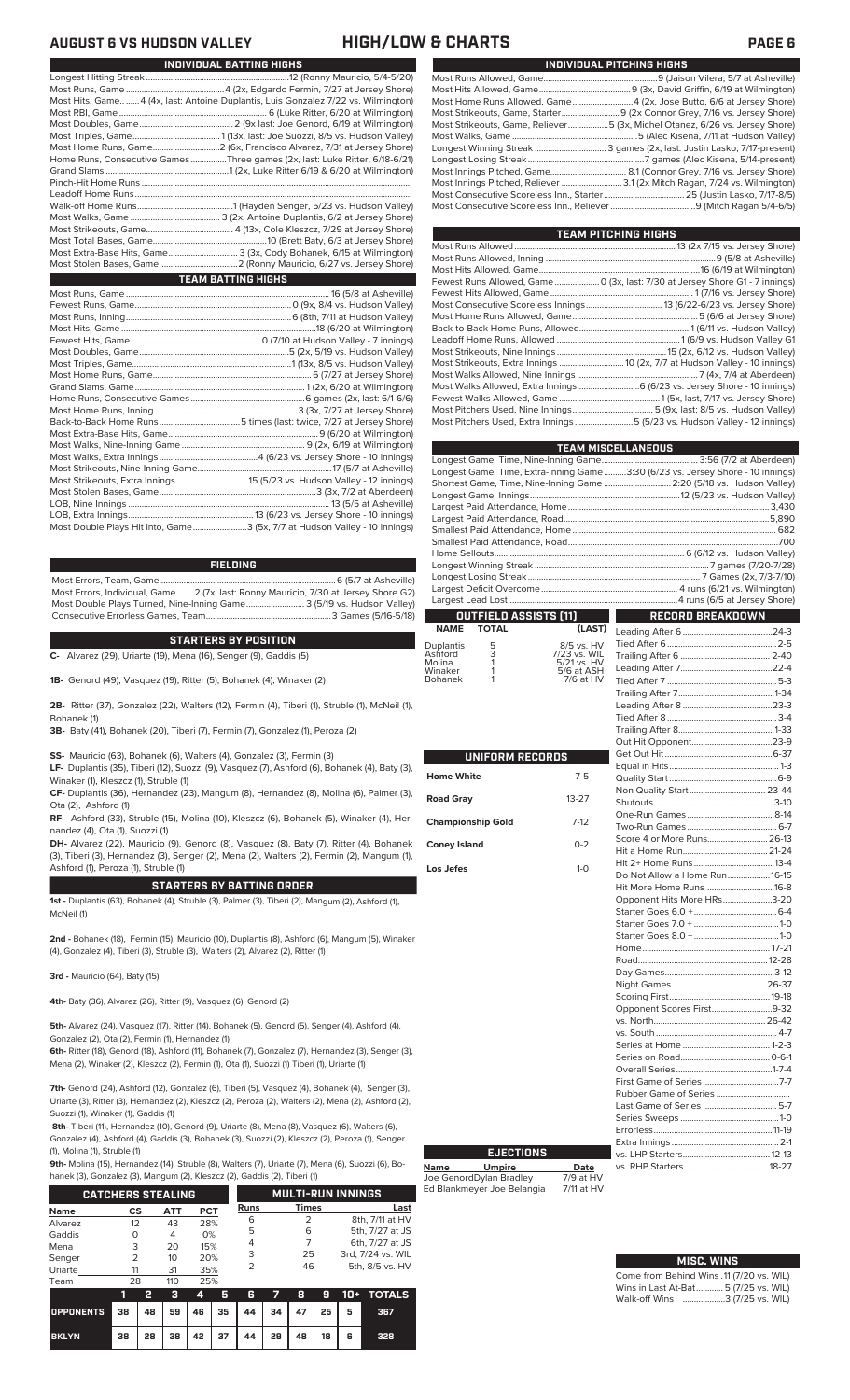## **AUGUST 6 VS HUDSON VALLEY GAME BY GAME RESULTS PAGE 7**

| <b>GAME-BY-GAME RESULTS</b> |                |                            |                |                     |                |                   |                |                                                                         |                                     |                             |              |                   |
|-----------------------------|----------------|----------------------------|----------------|---------------------|----------------|-------------------|----------------|-------------------------------------------------------------------------|-------------------------------------|-----------------------------|--------------|-------------------|
| <b>DATE</b>                 | GM#            | OPPONENT                   | W-L/TIME SCORE |                     | <b>RECORD</b>  | POSITION          | GA/GB          | <b>WINNING PITCHER</b>                                                  | <b>LOSING PITCHER</b>               | <b>SAVE</b>                 | <b>TIME</b>  | <b>ATTENDANCE</b> |
| 5/4                         | $\mathbf{1}$   | at Asheville               | W              | $8 - 2$             | $1 - 0$        | T <sub>1st</sub>  | $+1$           | Josh Walker (1-0)                                                       | Blair Henley (0-1)                  |                             | 3:16         | 1,200             |
| 5/5                         | $\overline{c}$ | at Asheville               | L              | $6-1$               | $1 - 1$        | T <sub>2</sub> nd | $-1$           | Chandler Casey (1-0)                                                    | Jose Butto (1-0)                    |                             | 3:26         | 1,200             |
| 5/6                         | 3              | at Asheville               | L              | $11 - 4$            | $1 - 2$        | T3rd              | $-2$           | Matt Ruppenthal (1-0)                                                   | Oscar Rojas (0-1)                   |                             | 3:10         | 1,200             |
| 5/7                         | 4              | at Asheville               | L              | $13 - 7$            | $1 - 3$        | T3rd              | -3             | R.J. Freure (1-0)                                                       | Jaison Vilera (0-1)                 |                             | 3:44         | 1,200             |
| 5/8                         | 5              | at Asheville               | W              | $16-12$             | $2 - 3$        | T3rd              | -3             | Alec Kisena (1-0)                                                       | Juan Pablo Lopez (1-0)              |                             | 3:52         | 1,200             |
| 5/9                         |                | at Asheville               |                |                     |                |                   |                | Cancelled due to non-COVID-related illness                              |                                     |                             |              |                   |
| 5/10                        |                | OFF DAY                    |                |                     |                |                   |                |                                                                         |                                     |                             |              |                   |
| 5/11                        | 6              | at Greenville              | W              | $6-1$               | $3-3$          | 2 <sub>nd</sub>   | $-2.5$         | Josh Walker (2-0)                                                       | Jay Groome (0-2)                    |                             | 3:00         | 1,995             |
| 5/12                        | $\overline{7}$ | at Greenville              | W              | $3 - 2$             | $4 - 3$        | 2 <sub>nd</sub>   | $-1.5$         | Brian Metoyer (1-0)                                                     | Yusniel Padron-Artilles (0-2)       | Mitch Ragan (1)             | 3:14         | 1,819             |
| 5/13                        | 8              | at Greenville              | L              | $8 - 2$             | $4 - 4$        | 2 <sub>nd</sub>   | $-2.5$         | Chris Murphy (1-1)                                                      | Oscar Rojas (0-2)                   |                             | 3:21         | 2,485             |
| 5/14                        | 9              | at Greenville              | L              | $5-1$               | $4 - 5$        | 4th               | $-2.5$         | Brayan Bello (2-0)                                                      | Alec Kisena (1-1)                   |                             | 2:54         | 2,732             |
| 5/15                        | 10             | at Greenville              | L              | $8 - 4$             | $4-6$          | 4th               | $-3.5$         | Yorvin Pantoja (1-0)                                                    | Brian Metoyer (1-1)                 |                             | 2:52         | 2,883             |
| 5/16                        | 11             | at Greenville              | L              | $10-9$              | $4 - 7$        | 4th               | $-3.5$         | Jake Wallace (1-0)                                                      | Eric Orze (0-1)                     |                             | 3:09         | 2,818             |
| 5/17                        |                | OFF DAY                    |                |                     |                |                   |                |                                                                         |                                     |                             |              |                   |
| 5/18                        | 12             | <b>Hudson Valley</b>       | L              | $4-3$               | $4-8$          | 5th               | $-4.5$         | Zach Greene (1-1)                                                       | Andrew Edwards (0-1)                |                             | 2:29         | 1,315             |
| 5/19                        | 13             | <b>Hudson Valley</b>       | W              | $14-0$              | $5-8$          | 5th               | $-3.5$         | Allan Winans (1-0)                                                      | Jhony Brito (0-1)                   |                             | 3:01         | 810               |
| 5/20                        | 14             | <b>Hudson Valley</b>       | L              | $6 - 1$             | $5-9$          | 5th               | $-3.5$         | Luis Medina (2-0)                                                       | Jaison Vilera (0-2)                 |                             | 2:42         | 682               |
| 5/21                        | 15             | <b>Hudson Valley</b>       | W              | $4-1$               | $6-9$          | 5th               | $-3.5$         | Josh Walker (3-0)                                                       | Josh Maciejewski (2-1)              | Eric Orze (1)               | 2:33         | 998               |
| 5/22                        | 16             | <b>Hudson Valley</b>       | L              | $5-3$               | $6-10$         | 5th               | $-4.5$         | Ken Waldichuk (1-0)                                                     | Cam Opp (0-1)                       |                             | 3:14         | 1,624             |
| 5/23                        | 17             | <b>Hudson Valley</b>       | W              | $6-5(12)$           | $7-10$         | 5th               | $-3.5$         | Josh Hejka (1-0)                                                        | Zach Greene (1-2)                   |                             | 3:24         | 1,261             |
| 5/24                        |                | OFF DAY                    |                |                     |                |                   |                |                                                                         |                                     |                             |              |                   |
| 5/25                        | 18             | Aberdeen                   | L              | $8-1$               | $7 - 11$       | 5th               | $-4.5$         | Drew Rom (2-0)                                                          | Oscar Rojas (0-3)                   |                             | 2:52         | 861               |
| 5/26                        | 19             | Aberdeen                   |                |                     |                |                   |                | 5/26 game postponed due to rain, makeup scheduled for doubleheader 5/27 |                                     |                             |              |                   |
| 5/27                        | 19             | Aberdeen                   | г              | $6-2(7)$            | $7-12$         | 5th               | $-5.5$         | Grayson Rodriguez (3-0)                                                 | Jaison Vilera (0-3)                 |                             | 2:14         |                   |
|                             | 20             | Aberdeen                   | г              | $10-1(7)$           | $7-13$         | 5th               | $-6.5$         | Morgan McSweeney (2-0)                                                  | Cam Opp (0-2)                       |                             | 2:37         | 926               |
| 5/28                        | 21             | Aberdeen                   |                |                     |                | 5th               |                | 5/28 game postponed due to rain, makeup scheduled for doubleheader 8/25 |                                     |                             |              |                   |
| 5/29<br>5/30                | 21<br>22       | Aberdeen<br>Aberdeen       | г              | $4-1$               | $7-14$         |                   | $-7.5$         | <b>Garrett Stallings (3-1)</b>                                          | Alec Kisena (1-2)                   | <b>Connor Gillispie (1)</b> | 2:52         | 1,509             |
| 5/31                        |                | OFF DAY                    |                |                     |                |                   |                | 5/30 game posted to a later date to be determined                       |                                     |                             |              |                   |
|                             |                |                            |                |                     |                |                   |                | MAY [7-14]                                                              |                                     |                             |              |                   |
| 6/1                         | 22             | at Jersey Shore            | W              | $11 - 5$            | $8-14$         | T4th              | $-7.5$         | Jose Butto (1-1)                                                        | Josh Hendrickson (0-1)              |                             | 3:03         | 2,077             |
| 6/2                         | 23             | at Jersey Shore            | L              | $4-1$               | $8 - 15$       | 5th               | $-8.5$         | Carlo Reyes (1-0)                                                       | Justin Lasko (0-1)                  | Blake Brown (1)             | 2:44         | 1,591             |
| 6/3                         | 24             | at Jersey Shore            | W              | $6 - 4$             | $9 - 15$       | 4th               | $-8.5$         | Bryce Montes de Oca (1-0)                                               | Jack Perkins (0-1)                  | Brian Metoyer (1)           | 3:15         | 1,473             |
| 6/4                         | 25             | at Jersey Shore            | L              | $5-4(7)$            | $9-16$         | 5th               | $-9.0$         | Aneurys Zabala (2-2)                                                    | Allan Winans (1-1)                  |                             | 2:12         | 2,399             |
| 6/5                         | 26             | at Jersey Shore            | L              | $5 - 4$             | $9 - 17$       | 5th               | $-9.0$         | Mike Adams (1-1)                                                        | Mitch Ragan (0-1)                   |                             | 2:36         | 2,122             |
| 6/6                         | 27             | at Jersey Shore            | L              | $11-6$              | $9-18$         | 5th               | $-9.5$         | Nick Lackney (1-0)                                                      | Jose Butto (1-2)                    |                             | 3:31         | 2,041             |
| 6/7                         |                | OFF DAY                    |                |                     |                |                   |                |                                                                         |                                     |                             |              |                   |
| 6/9                         | 28             | <b>Hudson Valley</b>       | L              | $3-2(7)$            | $9-19$         | 5th               | $-10.5$        | Tanner Myatt (1-0)                                                      | Justin Lasko (0-2)                  | Justin Wilson (1)           | 2:22         |                   |
|                             | 29             | <b>Hudson Valley</b>       | W              | $5-3(7)$            | 10-19          | 5th               | $-9.5$         | Eric Orze (1-1)                                                         | Luis Medina (2-1)                   | Bryce Montes de Oca (1)     | 2:02         | 1,211             |
| 6/10                        | 30             | <b>Hudson Valley</b>       | L              | $1 - 0$             | 10-20          | 5th               | $-9.5$         | <b>Barrett Loseke (2-1)</b>                                             | Cam Opp (0-3)                       | Zach Greene (1)             | 2:37         | 1,396             |
| 6/11                        | 31             | <b>Hudson Valley</b>       | L              | $8-0$               | $10 - 21$      | 5th               | $-9.5$         | Ken Waldichuk (2-0)                                                     | Jaison Vilera (0-4)                 |                             | 3:06         | 1,597             |
| 6/12                        | 32             | <b>Hudson Valley</b>       | L              | $5-4$               | 10-22          | 5th               | $-9.5$         | Nelson Alvarez (2-0)                                                    | Bryce Montes de Oca (1-1)           | Justin Wilson (2)           | 3:22         | 2,194             |
| 6/13                        | 33             | <b>Hudson Valley</b>       | L              | $5-0$               | $10 - 23$      | 5th               | $-9.5$         | Hayden Wesneski (1-1)                                                   | Allan Winans (1-2)                  |                             | 2:50         | 1,749             |
| 6/14                        |                | OFF DAY                    |                |                     |                |                   |                |                                                                         |                                     |                             |              |                   |
| 6/15                        | 34             | at Wilmington              | W              | $3-1$               | $11 - 23$      | 5th               | $-8.5$         | Brian Metoyer (2-1)                                                     | Zach Brzykcy (2-1)                  | Andrew Edwards (1)          | 2:21         | 1,188             |
| 6/16                        | 35             | at Wilmington              | L              | $5 - 2$             | $11 - 24$      | 5th               | $-9.5$         | Amos Willingham (1-0)                                                   | Eric Orze (1-2)                     | Reid Schaller (3)           | 2:51         | 700               |
| 6/17                        | 36             | at Wilmington              | L              | $8 - 4$             | $11 - 25$      | 5th               | $-10.5$        | Joan Adon (3-1)                                                         | Alec Kisena (1-3)                   |                             | 2:54         | 1,009             |
| 6/18                        | 37             | at Wilmington              | W              | $7-5$               | $12 - 25$      | 5th               | $-10$          | Mitch Ragan (1-1)                                                       | Reid Schaller (1-1)                 |                             | 2:52         | 2,565             |
| 6/19                        | 38             | at Wilmington              | L              | $9 - 8$             | 12-26          | 5th               | $-11$          | Christian Vann (2-0)                                                    | Andrew Edwards (0-2)                |                             | 3:26         | 1,899             |
| 6/20                        | 39             | at Wilmington              | W              | $13-1$              | $13 - 26$      | 5th               | $-11$          | Justin Lasko (1-2)                                                      | Alfonso Hernanndez (0-1)            |                             | 2:44         | 2,722             |
| 6/21                        |                | OFF DAY                    |                |                     |                |                   |                |                                                                         |                                     |                             |              |                   |
| 6/22                        | 40             | <b>Jersey Shore</b>        | L              | $7-5$               | 13-27          | 5th               | $-12$          | <b>Manuel Silva (1-0)</b>                                               | Jaison Vilera (0-5)                 | Aneurys Zabala (3)          | 3:01         | 2,307             |
| 6/23                        | 41             | <b>Jersey Shore</b>        | W              | 3-2 (10)            | 14-27          | 5th               | $-12$          | Mitch Ragan (2-1)                                                       | Andrew Brown (2-2)                  |                             | 3:30         | 1,595             |
| 6/24                        | 42             | <b>Jersey Shore</b>        | L              | $3-0$               | 14-28          | 5th               | $-13$          | Kevin Gowdy (2-3)                                                       | Jose Butto (1-3)                    | Blake Brown (2)             | 2:52         | 1,906             |
| 6/25                        | 43             | <b>Jersey Shore</b>        | W              | $7-2$               | 15-28          | 5th               | $-13$          | Cam Opp (1-3)                                                           | Jonathan Hughes (2-3)               |                             | 2:44         | 2,194             |
| 6/26                        | 44             | <b>Jersey Shore</b>        | W              | $8 - 5$             | 16-28          | 5th               | $-13$          | <b>Michel Otanez (1-0)</b>                                              | Mark Potter (0-2)                   |                             | 3:13         | 2,363             |
| 6/27                        | 45             | <b>Jersey Shore</b>        | L              | $3-0$               | 16-29          | 5th               | $-13$          | Dominic Pipkin (2-0)                                                    | Justin Lasko (1-3)                  | Blake Brown (3)             | 2:43         | 2,253             |
| 6/28                        |                | OFF DAY                    |                |                     |                |                   |                |                                                                         |                                     |                             |              |                   |
| 6/29                        | 46             | at Aberdeen                | L              | $7 - 3$             | 16-30          | 5th               | $-14$          | Garrett Stallings (4-3)                                                 | Alec Kisena (1-4)                   | Garrett Farmer (4)          | 2:40         | 1,347             |
| 6/30                        | 47             | at Aberdeen                | L              | $2-1(7)$            | 16-31          | 5th               | $-14.5$        | Clayton McGinness (1-1)                                                 | Jose Butto (1-4)                    | Logan Gillaspie (1)         | 1:53         |                   |
|                             | 48             | at Aberdeen                | W              | $7-6(7)$            | $17 - 31$      | 5th               | $-14.5$        | Jaison Vilera (1-5)                                                     | Kade Strowd (0-2)                   | Mitch Ragan (2)             | 2:31         | 2,405             |
|                             |                |                            |                |                     |                |                   |                | <b>JUNE (10-17)</b>                                                     |                                     |                             |              |                   |
| 7/1<br>7/2                  | 49<br>50       | at Aberdeen<br>at Aberdeen | L<br>W         | $2-0(6)$<br>$6 - 5$ | 17-32<br>18-32 | 5th<br>5th        | $-15$<br>$-14$ | Drew Rom (5-0)<br>Colby Morris (1-0)                                    | Cam (1-4)<br>Connor Gillispie (4-4) | Bryce Montes de Oca (2)     | 1:50<br>3:56 | 1,077<br>2,004    |
| 7/3                         | 51             | at Aberdeen                | L              | $4 - 3$             | 18-33          | 5th               | $-14.5$        | Xavier Moore (1-0)                                                      | Mitch Ragan (2-2)                   |                             | 3:00         | 4,668             |
| 7/4                         | 52             | at Aberdeen                | L              | $7 - 2$             | 18-34          | 5th               | $-15.5$        | Garrett Stallings (5-3)                                                 | Alec Kisena (1-5)                   |                             | 2:31         | 3,001             |
| 7/5                         |                | OFF DAY                    |                |                     |                |                   |                |                                                                         |                                     |                             |              |                   |
| 7/6                         | 53             | at Hudson Valley           | L              | $9 - 7$             | 18-35          | 5th               | $-16.5$        | Charlie Ruegger (4-4)                                                   | Bryce Montes de Oca (1-2)           | Derek Craft (2)             | 3:15         | 1,687             |
| 7/7                         | 54             | at Hudson Valley           | L              | $3-2(10)$           | 18-36          | 5th               | $-17.5$        | Barrett Loseke (3-1)                                                    | Josh Hejka (1-1)                    |                             | 2:55         | 2,688             |
| 7/8                         | 55             | at Hudson Valley 7:05 p.m. |                |                     |                |                   |                | Game postponed due to rain, doubleheader scheduled for 7/10             |                                     |                             |              |                   |

7/9 55 at Hudson Valley L 6-4 18-37 5th -18.5 Jhony Brito (3-3) Cam Opp (1-5) 3:06 3,896

57 at Hudson Valley L 5-0 (7) 18-39 5th -20.5 Nick Ernst (4-0) Justin Lasko (1-4) 2:03 3,111 7/11 58 at Hudson Valley W 10-3 19-39 5th -19.5 Josh Hejka (2-1) Shawn Semple (3-1) 3:20 2,892

7/10 56 at Hudson Valley L 7-1 (7) 18-38 5th -19.5 Mitch Spence (3-1) Connor Grey (0-1) 2:22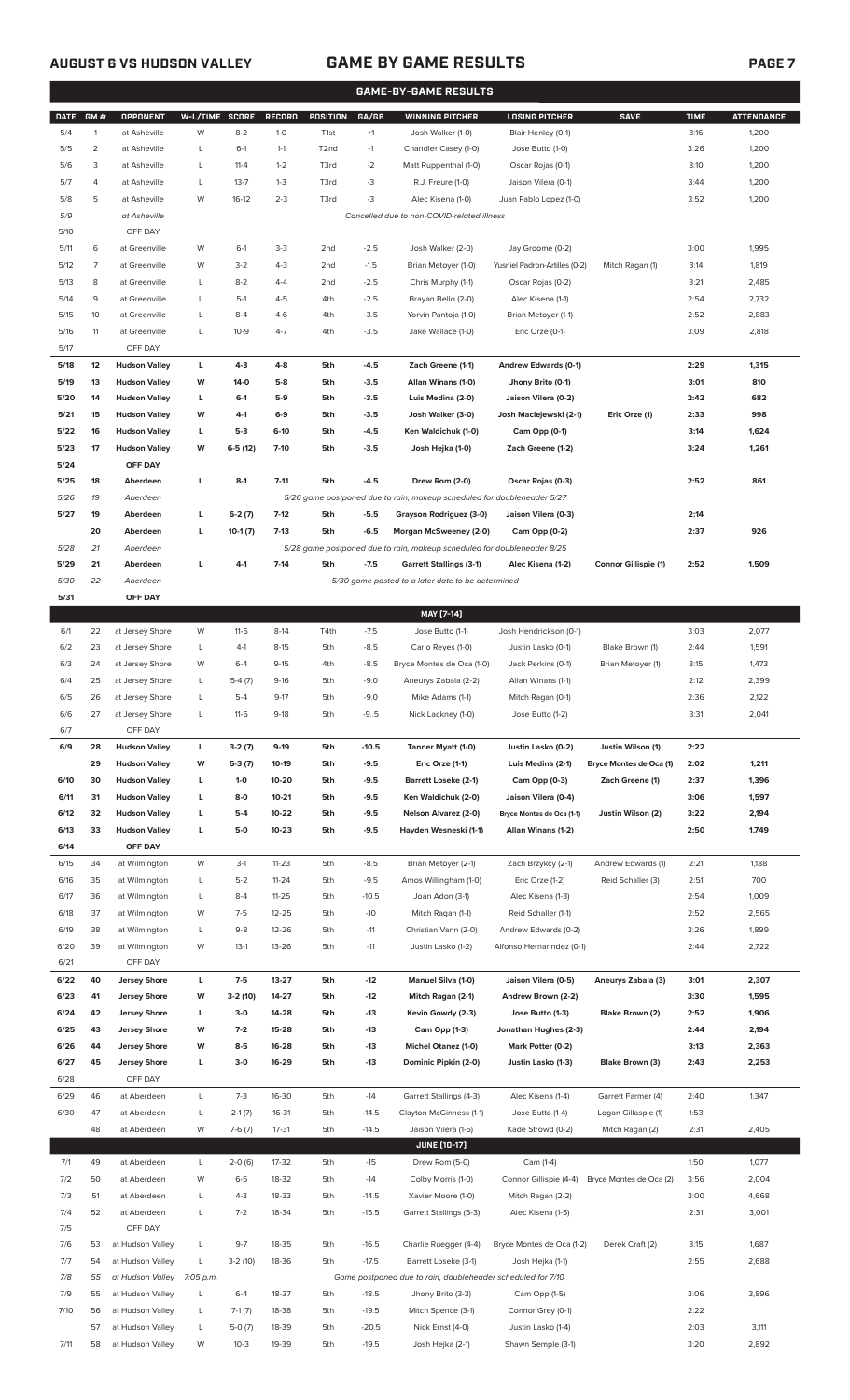# **AUGUST 6 VS HUDSON VALLEY GAME-BY-GAME PAGE 8**

|      | DATE GM # | OPPONENT                   | W-L/TIME SCORE |          | <b>RECORD</b> | POSITION | GA/GB   | WINNING PITCHER                                             | <b>LOSING PITCHER</b>        | <b>SAVE</b>               | <b>TIME</b> | <b>ATTENDANCE</b> |
|------|-----------|----------------------------|----------------|----------|---------------|----------|---------|-------------------------------------------------------------|------------------------------|---------------------------|-------------|-------------------|
| 7/12 |           | OFF DAY                    |                |          |               |          |         |                                                             |                              |                           |             |                   |
| 7/13 | 59        | <b>Jersey Shore</b>        | W              | $1-0$    | 20-39         | 5th      | $-19.5$ | <b>Michel Otanez (2-0)</b>                                  | Blake Brown (0-1)            |                           | 2:34        | 2,681             |
| 7/14 | 60        | <b>Jersey Shore</b>        | L              | $3-2$    | 20-40         | 5th      | $-19.5$ | Carlo Reyes (2-1)                                           | Andrew Edwards (0-3)         |                           | 3:13        | 1,898             |
| 7/15 | 61        | <b>Jersey Shore</b>        | L              | $13-3$   | 20-41         | 5th      | $-19$   | Dominic Popkin (4-1)                                        | Cam Opp (1-6)                | Aiden Anderson (2)        | 3:24        | 1,595             |
| 7/16 | 62        | <b>Jersey Shore</b>        | W              | $6-1$    | 21-41         | 5th      | $-19$   | Connor Grey (1-1)                                           | Tom Sutera (0-1)             |                           | 2:50        | 1,949             |
| 7/17 | 63        | <b>Jersey Shore</b>        | W              | $6-1$    | 22-41         | 5th      | -19     | Justin Lasko (2-4)                                          | Kevin Gowdy (3-5)            |                           | 2:56        | 2,422             |
| 7/18 | 64        | <b>Jersey Shore</b>        | L              | $7-1$    | 22-42         | 5th      | -20     | Carlo Reyes (3-1)                                           | Alec Kisena (1-6)            | Tyler Burch (3)           | 2:52        | 1,570             |
| 7/19 |           | OFF DAY                    |                |          |               |          |         |                                                             |                              |                           |             |                   |
|      |           |                            |                |          |               |          |         |                                                             |                              |                           |             |                   |
| 7/20 | 65        | Wilmington                 | W              | $8-6$    | 23-42         | 5th      | -20     | Jaison Vilera (2-5)                                         | Evan Lee (1-3)               | Hejka                     | 3:18        | 1,086             |
| 7/21 | 66        | Wilmington                 | W              | $5-3$    | 24-42         | 5th      | -20     | <b>Willy Taveras (1-0)</b>                                  | Kyle Hinton (0-1)            | Bryce Montes de Oca (3)   | 2:53        | 1,456             |
| 7/22 | 67        | Wilmington                 | W              | $10-2$   | 25-42         | 5th      | -20     | Justin Lasko (3-4)                                          | Alex Troop (4-4)             |                           | 3:00        | 3,430             |
| 7/23 | 68        | Wilmington                 | W              | $5-4$    | 26-42         | 5th      | -19     | J.T. Ginn (1-0)                                             | <b>Mitchell Parker (0-1)</b> |                           |             |                   |
| 7/24 | 69        | Wilmington                 | W              | $8-3$    | 27-42         | 5th      | -18     | Mitch Ragan (1-0)                                           | Joan Udon (3-4)              |                           | 3:12        | 2,924             |
| 7/25 | 70        | Wilmington                 | W              | $5-4$    | 28-42         | 5th      | -18     | <b>Willy Taveras (2-0)</b>                                  | Kyle Hinton (0-2)            |                           | 3:12        | 1,703             |
| 7/26 |           | OFF DAY                    |                |          |               |          |         |                                                             |                              |                           |             |                   |
|      |           |                            |                |          |               |          |         |                                                             |                              |                           |             |                   |
| 7/27 | 71        | at Jersey Shore            | W              | $14 - 5$ | 29-42         | 5th      | $-17$   | Hunter Parsons (1-0)                                        | Jonathan Hughes (3-5)        |                           | 3:04        | 3,270             |
| 7/28 | 72        | at Jersey Shore            | L              | $3-1$    | 29-43         | 5th      | $-17$   | Jhordany Mezquita (2-5)                                     | Cam Opp (1-7)                | Tyler Burch (4)           | 3:04        | 2,590             |
| 7/29 | 73        | at Jersey Shore            |                |          |               |          |         | Game postponed due to rain, doubleheader scheduled for 7/30 |                              |                           |             |                   |
| 7/30 | 73        | at Jersey Shore            | W              | $4-0(7)$ | 30-43         | 5th      | $-17.5$ | Justin Lasko (4-4)                                          | Dominic Pipkin (4-2)         | Bryce Montes de Oca (4)   | 2:20        |                   |
| 7/30 | 74        | at Jersey Shore            | L              | $3-0(7)$ | 30-44         | 5th      | $-17$   | Ethan Lindow (3-4)                                          | J.T. Ginn (1-1)              |                           | 1:46        | 5,890             |
| 7/31 | 75        | at Jersey Shore            | L              | $4 - 3$  | 30-45         | 5th      | $-18$   | Victor Vargas (1-0)                                         | Alec Kisena (1-7)            | Manuel Silva (2)          | 2:49        | 4,044             |
|      |           |                            |                |          |               |          |         | <b>JULY [13-14]</b>                                         |                              |                           |             |                   |
|      |           |                            |                |          |               |          |         |                                                             |                              |                           |             |                   |
| 8/1  | 76        | at Jersey Shore            | L              | $4-3$    | 30-46         | 5th      | $-19$   | Tom Sutera (2-2)                                            | Conner O'Neil (0-1)          | Blake Brown (5)           | 2:42        | 2,535             |
| 8/2  |           | OFF DAY                    |                |          |               |          |         |                                                             |                              |                           |             |                   |
| 8/3  | 77        | <b>Hudson Valley</b>       | L              | $5-0$    | 30-47         | 5th      | -20     | Randy Vasquez (2-0)                                         | Jaison Vilera (2-6)          |                           | 3:01        | 1,253             |
| 8/4  | 78        | <b>Hudson Valley</b>       | L              | $3-2$    | 30-48         | 5th      | $-21$   | Mitch Spence (4-2)                                          | Cam Opp (1-8)                | Derek Craft (4)           | 2:58        | 2,611             |
| 8/5  | 79        | <b>Hudson Valley</b>       | L              | $5-3$    | 30-49         | 5th      | $-22$   | Anderson Munoz (1-0)                                        | Justin Lasko (4-5)           | <b>Carlos Espinal (1)</b> | 3:34        | 1,401             |
| 8/6  | 80        | <b>Hudson Valley</b>       | 7:00 p.m.      |          |               |          |         |                                                             |                              |                           |             |                   |
| 8/7  | 81        | <b>Hudson Valley</b>       | 6:00 p.m.      |          |               |          |         |                                                             |                              |                           |             |                   |
|      |           |                            |                |          |               |          |         |                                                             |                              |                           |             |                   |
| 8/8  | 82        | <b>Hudson Valley</b>       | 4:00 p.m.      |          |               |          |         |                                                             |                              |                           |             |                   |
| 8/9  |           | OFF DAY                    |                |          |               |          |         |                                                             |                              |                           |             |                   |
| 8/10 | 83        | at Wilmington              | 7:05 p.m.      |          |               |          |         |                                                             |                              |                           |             |                   |
| 8/11 | 84        | at Wilmington              | 7:05 p.m.      |          |               |          |         |                                                             |                              |                           |             |                   |
| 8/12 | 85        | at Wilmington              | 7:05 p.m.      |          |               |          |         |                                                             |                              |                           |             |                   |
| 8/13 | 86        | at Wilmington              | 7:05 p.m.      |          |               |          |         |                                                             |                              |                           |             |                   |
| 8/14 | 87        | at Wilmington              | 6:05 p.m.      |          |               |          |         |                                                             |                              |                           |             |                   |
|      |           |                            |                |          |               |          |         |                                                             |                              |                           |             |                   |
| 8/15 | 88        | at Wilmington              | 1:05 p.m.      |          |               |          |         |                                                             |                              |                           |             |                   |
| 8/16 |           | OFF DAY                    |                |          |               |          |         |                                                             |                              |                           |             |                   |
| 8/17 | 89        | at Hudson Valley           | 7:05 p.m.      |          |               |          |         |                                                             |                              |                           |             |                   |
| 8/18 | 90        | at Hudson Valley 7:05 p.m. |                |          |               |          |         |                                                             |                              |                           |             |                   |
| 8/19 | 91        | at Hudson Valley 7:05 p.m. |                |          |               |          |         |                                                             |                              |                           |             |                   |
| 8/20 | 92        | at Hudson Valley 7:05 p.m. |                |          |               |          |         |                                                             |                              |                           |             |                   |
| 8/21 | 93        | at Hudson Valley           | 6:05 p.m.      |          |               |          |         |                                                             |                              |                           |             |                   |
|      |           |                            |                |          |               |          |         |                                                             |                              |                           |             |                   |
| 8/22 | 94        | at Hudson Valley           | 4:35 p.m.      |          |               |          |         |                                                             |                              |                           |             |                   |
| 8/23 |           | OFF DAY                    |                |          |               |          |         |                                                             |                              |                           |             |                   |
| 8/24 | 95        | Aberdeen                   | 7:00 p.m.      |          |               |          |         |                                                             |                              |                           |             |                   |
| 8/25 | 96        | Aberdeen                   | 5:00 p.m.      |          |               |          |         |                                                             |                              |                           |             |                   |
|      | 97        | Aberdeen                   | DH             |          |               |          |         |                                                             |                              |                           |             |                   |
| 8/26 | 98        | Aberdeen                   | 7:00 p.m.      |          |               |          |         |                                                             |                              |                           |             |                   |
| 8/27 | 99        | Aberdeen                   | 7:00 p.m.      |          |               |          |         |                                                             |                              |                           |             |                   |
|      |           |                            |                |          |               |          |         |                                                             |                              |                           |             |                   |
| 8/28 | 100       | Aberdeen                   | 6:00 p.m.      |          |               |          |         |                                                             |                              |                           |             |                   |
| 8/29 | 101       | Aberdeen                   | 4:00 p.m.      |          |               |          |         |                                                             |                              |                           |             |                   |
| 8/30 |           | OFF DAY                    |                |          |               |          |         |                                                             |                              |                           |             |                   |
| 8/31 | 102       | Wilmington                 | 6:30 p.m.      |          |               |          |         |                                                             |                              |                           |             |                   |
|      |           |                            |                |          |               |          |         | AUGUST (0-4)                                                |                              |                           |             |                   |
| 9/1  | 103       | Wilmington                 | 7:00 p.m.      |          |               |          |         |                                                             |                              |                           |             |                   |
| 9/2  | 104       | Wilmington                 | 7:00 p.m.      |          |               |          |         |                                                             |                              |                           |             |                   |
|      |           |                            |                |          |               |          |         |                                                             |                              |                           |             |                   |
| 9/3  | 105       | Wilmington                 | 7:00 p.m.      |          |               |          |         |                                                             |                              |                           |             |                   |
| 9/4  | 106       | Wilmington                 | 6:00 p.m.      |          |               |          |         |                                                             |                              |                           |             |                   |
| 9/5  | 107       | Wilmington                 | 4:00 p.m.      |          |               |          |         |                                                             |                              |                           |             |                   |
| 9/6  |           | OFF DAY                    |                |          |               |          |         |                                                             |                              |                           |             |                   |
| 9/7  | 108       | at Hudson Valley           | 7:05 p.m.      |          |               |          |         |                                                             |                              |                           |             |                   |
| 9/8  | 109       | at Hudson Valley           | 7:05 p.m.      |          |               |          |         |                                                             |                              |                           |             |                   |
| 9/9  | 110       | at Hudson Valley           | 7:05 p.m.      |          |               |          |         |                                                             |                              |                           |             |                   |
| 9/10 |           | at Hudson Valley           | 7:05 p.m.      |          |               |          |         |                                                             |                              |                           |             |                   |
|      | 111       |                            |                |          |               |          |         |                                                             |                              |                           |             |                   |
| 9/11 | 112       | at Hudson Valley           | 6:05 p.m.      |          |               |          |         |                                                             |                              |                           |             |                   |
| 9/12 | 113       | at Hudson Valley           | 4:35 p.m.      |          |               |          |         |                                                             |                              |                           |             |                   |
| 9/13 |           | OFF DAY                    |                |          |               |          |         |                                                             |                              |                           |             |                   |
| 9/14 | 114       | <b>Jersey Shore</b>        | 7:00 p.m.      |          |               |          |         |                                                             |                              |                           |             |                   |
| 9/15 | 115       | <b>Jersey Shore</b>        | 7:00 p.m.      |          |               |          |         |                                                             |                              |                           |             |                   |
| 9/16 | 116       | <b>Jersey Shore</b>        | 7:00 p.m.      |          |               |          |         |                                                             |                              |                           |             |                   |
| 9/17 | 117       | <b>Jersey Shore</b>        | 7:00 p.m.      |          |               |          |         |                                                             |                              |                           |             |                   |
|      |           |                            |                |          |               |          |         |                                                             |                              |                           |             |                   |
| 9/18 | 118       | <b>Jersey Shore</b>        | 4:00 p.m.      |          |               |          |         |                                                             |                              |                           |             |                   |
| 9/19 | 119       | <b>Jersey Shore</b>        | 1:00 p.m.      |          |               |          |         |                                                             |                              |                           |             |                   |

**SEPTEMBER (0-0)**